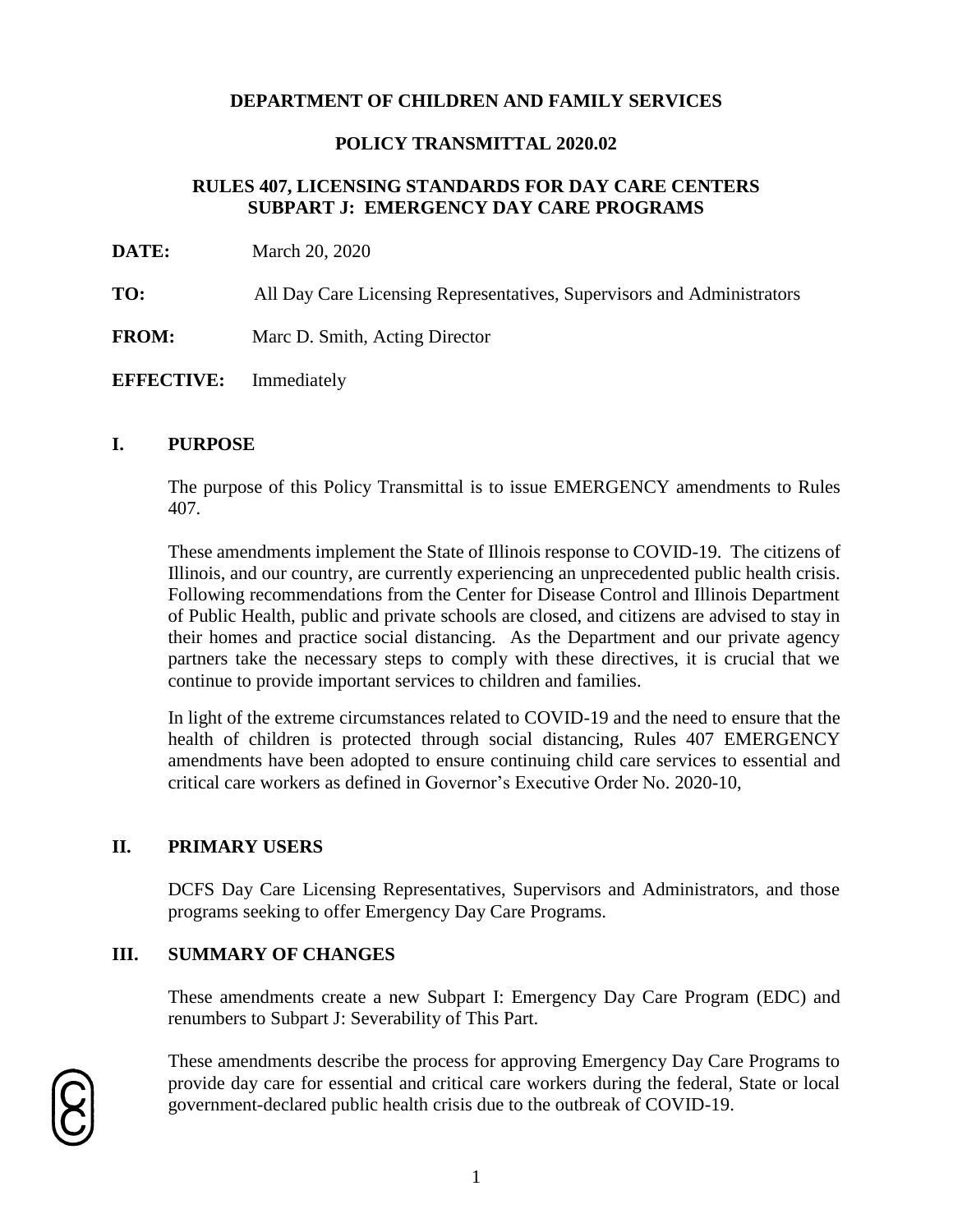# **A. DEFINITIONS**

"Emergency Day Care Program" means:

- a) Day care centers currently licensed pursuant to Title 89, Section 407.50 of this Part, that are now closed pursuant to the Governor's Executive Order No. 2020-10, or
- b) A new program that has never held a license to operate a day care center, such as a location within or near a medical facility, for the purpose of child care for essential and critical care workers, as defined in the Governor's Executive Order No. 2020-10, for the duration of the COVID-19 Gubernatorial Disaster Proclamation.
- c) "Essential and critical care workers" are employees exempt from the Governor's Executive Order No. 2020-10.

# **B. APPLICATION FOR EMERGENCY DAY CARE PROGRAMS**

Applicants seeking to provide an Emergency Day Care Program shall complete an application for license on a form prescribed by the Department. Licensing Staff are to provide this Application and the Department will make this Application available online via the Department website at [https://www2.illinois.gov/dcfs/Pages/default.aspx.](https://www2.illinois.gov/dcfs/Pages/default.aspx) Applications may be submitted via email at **Emergency.Daycare@illinois.gov.** 

Partial applications from currently licensed programs (that are now closed pursuant to the Governor's Executive Order No. 2020-10,) shall be accepted and it shall be followed by a full application submission within 5 days.

# **C. PROCEDURES**

Those portions of Licensing Rules that Emergency Day Care Programs must show compliance with are listed in Part 407.515 and are determined to be necessary to ensure the health and safety of children in Emergency Day Care Programs. Licensing Representatives are expected to work with programs to ensure compliance. These Rules establish that:

- Emergency Day Care Program Directors must be at least teacher-qualified (407.140)
- Each classroom shall be staffed with at least one Early Childhood Teacher Assistant or School-age Worker Assistant;
- Child care must be carried out in stable groups of 10 or fewer ("stable" means that the same 10 or fewer children are in the same group each day);
- Infants and toddlers must maintain a ratio of 1 staff to every 4 children;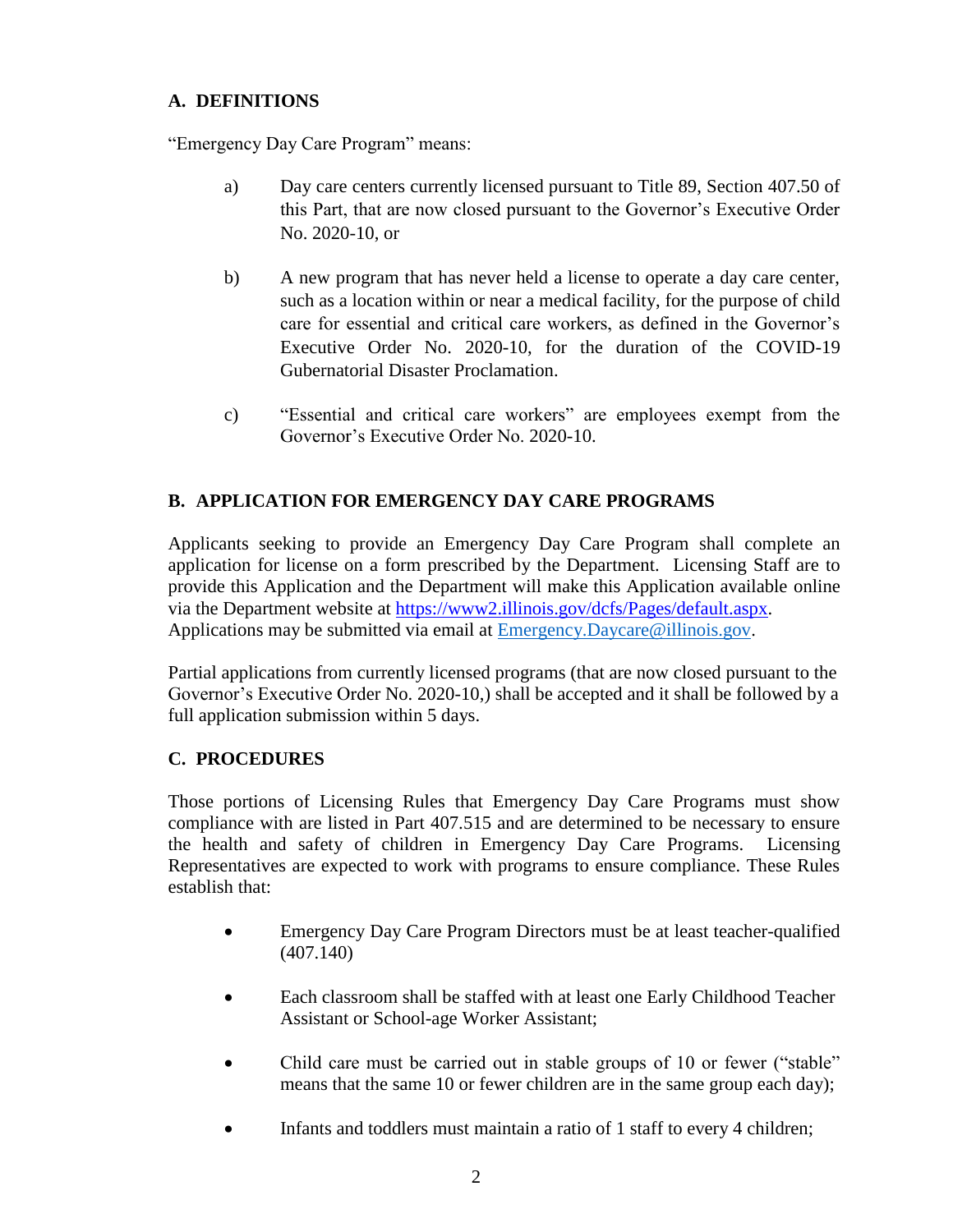- Children shall not change from one group to another;
- If more than one group of children is cared for at one facility, each group shall be in a separate room. Groups shall not mix with each other;
- Child care providers shall remain solely with one group of children;
- Child care staff may work a maximum of 12 hours in a 24-hour period; and
- All staff and children are compliant with up-to-date CDC Guidance about health and behavioral instructions as related to COVID-19.

## **D. On-Site Visits**

Currently licensed day cares that are now closed pursuant to the Governor's Executive Order No. 2020-10, will not require a visit by the Licensing Representative when they plan to provide emergency day care for the same numbers and ages of children they currently licensed for or when they have had a licensing visit within the most recent 12-month period.

For all other applicants not currently licensed, a licensing visit shall be conducted within 48 hours of the receipt of the application.

## **E. Approval of Emergency Day Care Program Application**

Day care centers currently licensed that have applied for an Emergency Day Care Program license will be granted a five-business day grace period during which they may operate while pending approval of the Emergency Day Care Program license.

For all other applicants that have submitted a complete application, the Licensing Representative shall conduct a licensing study in order to determine that the Emergency Day Care Program meets licensing standards. The licensing study shall be documented in writing and shall be reviewed and signed by the licensing supervisor and the licensing representative performing the study.

Department staff has discretion to visit the licensed Emergency Day Care Program to ensure the health and safety of children, and to provide support and resources for the program.

The Licensing Representative will conduct a recertification visit at 90 days, for operating Emergency Day Care Programs.

Emergency Day Care Program that opened in response to the current emergency disaster or crisis shall surrender the license and close within 30 days after the disaster or crisis is declared ended.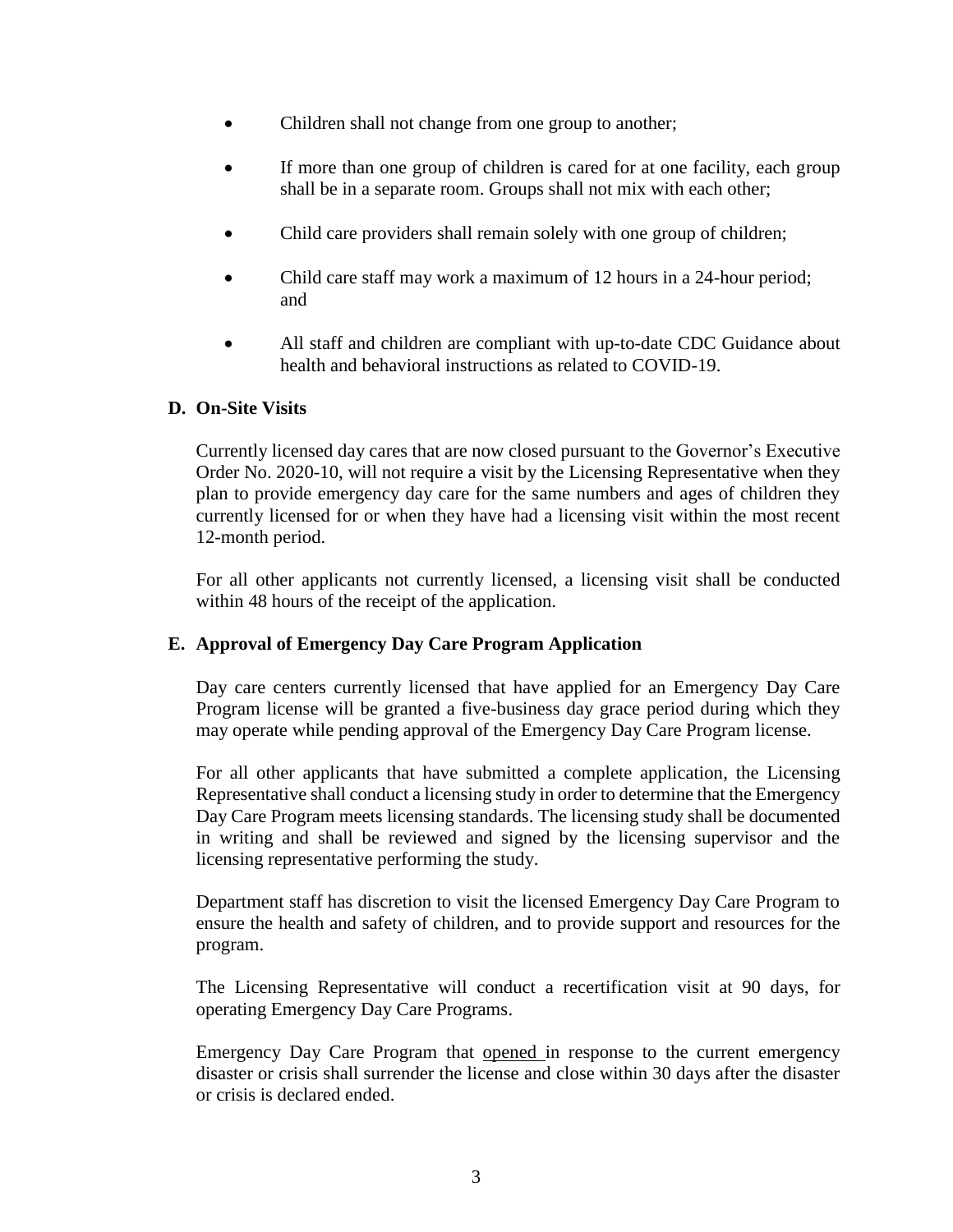#### **IV. NEW, REVISED AND/OR OBSOLETE FORMS**

The following forms have been updated to include check boxes for Emergency Day Care Program. The forms are available on the Templates (T) Drive, DCFS Website and Sunshine website.

- **CFS 597 Application for Child Care Facility License (Rev 3/2020)** *(Please check the checkbox for Emergency Day Care Programs)*
- **CFS 718-B Authorization for Background Check for Child Care (Rev 3/2020)** *(Please check the checkbox for Emergency Day Care Programs)*

#### **V. QUESTIONS**

Questions regarding this Policy Transmittal may be emailed to [Emergency.Daycare@illinois.gov.](about:blank)

#### **VI. ATTACHMENT**

Please find attached the Governor's Executive Order 2020-10 and the Emergency Rulemaking for Rules 407, Subpart J.

#### **VII. FILING INSTRUCTIONS**

A complete copy of Rules 407, Licensing Standards for Day Care Centers, can be found on the DCFS Website at www2.illinos.gov.

Staff should remove the Rules 407 in its entitety and replace with the newly revised Rule 407 as found on the DCFS Website.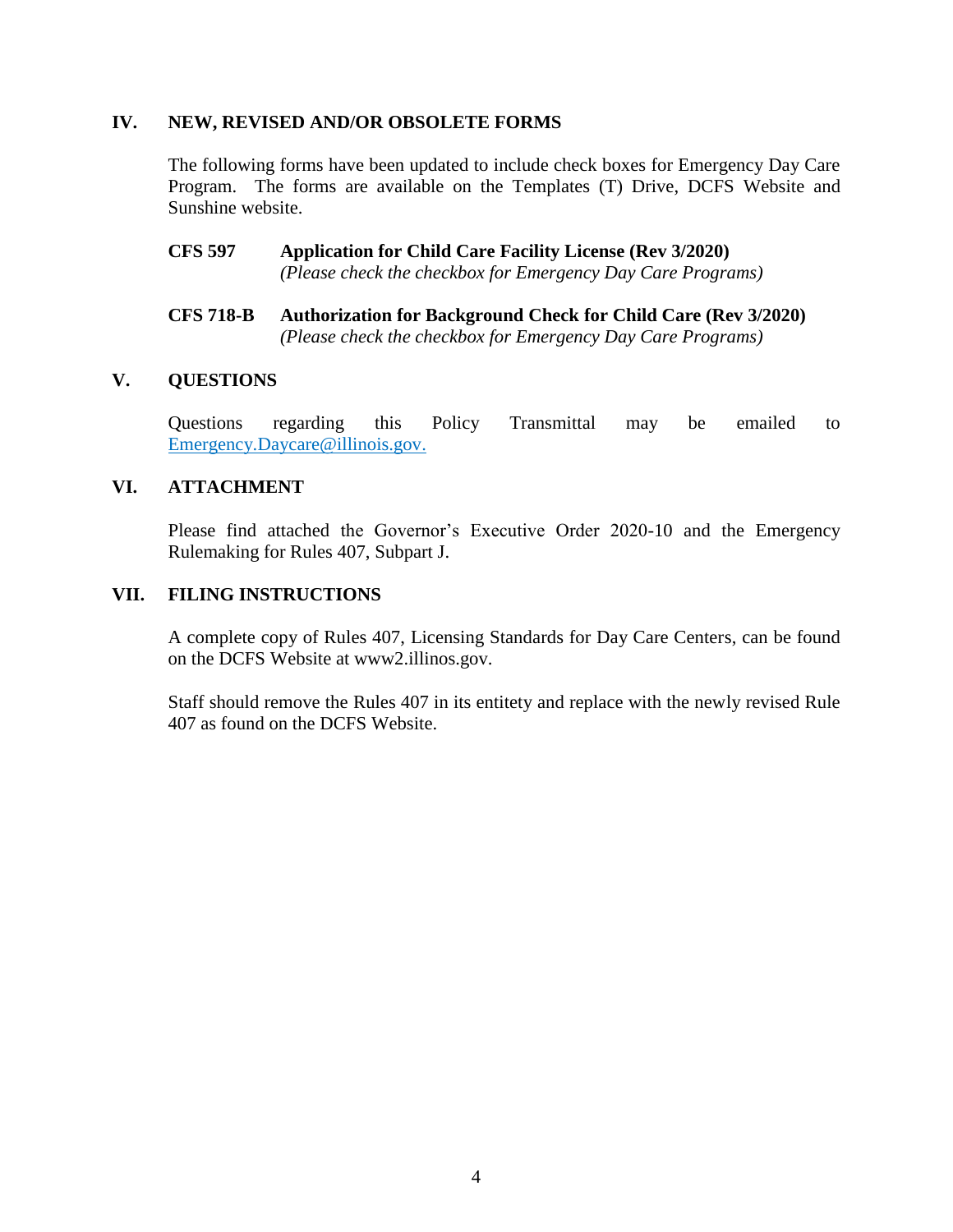

IN THE OFFICE OF **SECRETARY OF STATE** 

March 20, 2020

.<br>செய்ய

Executive Order 2020-10

#### **EXECUTIVE ORDER IN RESPONSE TO COVID-19** (COVID-19 EXECUTIVE ORDER NO. 8)

WHEREAS, I, JB Pritzker, Governor of Illinois, declared all counties in the State of Illinois as a disaster area on March 9, 2020 (Gubernatorial Disaster Proclamation) in response to the outbreak of Coronavirus Disease 2019 (COVID-19); and,

WHEREAS, in a short period of time, COVID-19 has rapidly spread throughout Illinois, necessitating updated and more stringent guidance from federal, state, and local public health officials; and,

WHEREAS, for the preservation of public health and safety throughout the entire State of Illinois, and to ensure that our healthcare delivery system is capable of serving those who are sick, I find it necessary to take additional measures consistent with public health guidance to slow and stop the spread of COVID-19;

WHEREAS, COVID-19 has resulted in significant economic impact, including loss of income and wages, that threaten to undermine housing security and stability;

WHEREAS, the enforcement of eviction orders for residential premises is contrary to the interest of preserving public health and ensuring that individuals remain in their homes during this public health emergency;

THEREFORE, by the powers vested in me as the Governor of the State of Illinois, and pursuant to Sections 7(1), 7(2), 7(8), 7(10), and 7(12) of the Illinois Emergency Management Agency Act, 20 ILCS 3305, and consistent with the powers in public health laws, I hereby order the following, effective March 21, 2020 at 5:00 pm and for the remainder of the duration of the Gubernatorial Disaster Proclamation, which currently extends through April 7, 2020:

# Section 1. Stay at Home; Social Distancing Requirements; and Essential Businesses and Operations

1. Stay at home or place of residence. With exceptions as outlined below, all individuals currently living within the State of Illinois are ordered to stay at home or at their place of residence except as allowed in this Executive Order. To the extent individuals are using shared or outdoor spaces when outside their residence, they must at all times and as much as reasonably possible maintain social distancing of at least six feet from any other person, consistent with the Social Distancing Requirements set forth in this Executive Order. All persons may leave their homes or place of residence only for Essential Activities, Essential Governmental Functions, or to operate Essential Businesses and Operations, all as defined below.

Individuals experiencing homelessness are exempt from this directive, but are strongly urged to obtain shelter, and governmental and other entities are strongly urged to make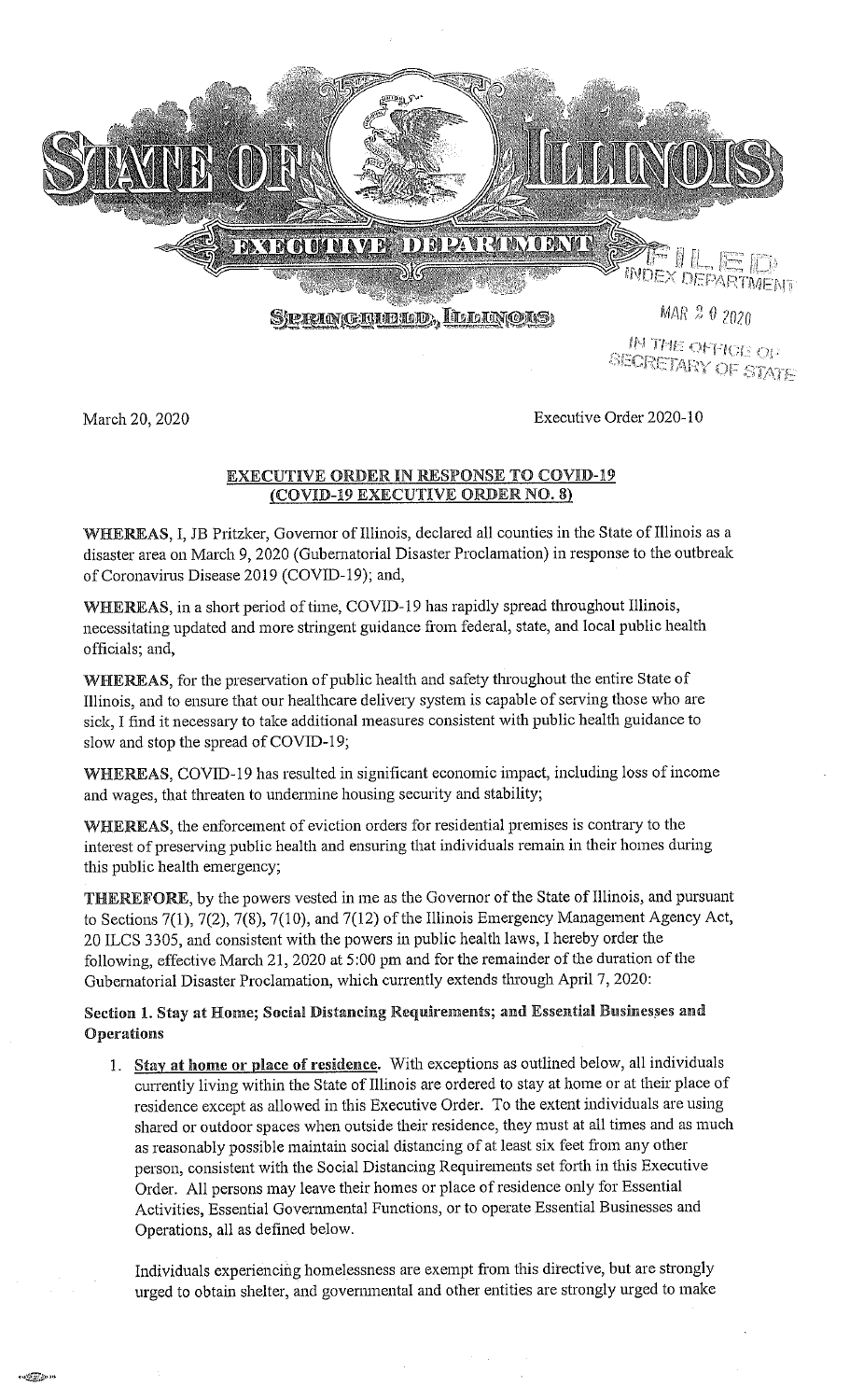such shelter available as soon as possible and to the maximum extent practicable (and to use in their operation COVID-19 risk mitigation practices recommended by the U.S. Centers for Disease Control and Prevention (CDC) and the Illinois Department of Public Health (IDPH)). Individuals whose residences are unsafe or become unsafe, such as victims of domestic violence, are permitted and urged to leave their home and stay at a safe alternative location. For purposes of this Executive Order, homes or residences include hotels, motels, shared rental units, shelters, and similar facilities.

2. Non-essential business and operations must cease. All businesses and operations in the State, except Essential Businesses and Operations as defined below, are required to cease all activities within the State except Minimum Basic Operations, as defined below. For clarity, businesses may also continue operations consisting exclusively of employees or contractors performing activities at their own residences (*i.e.*, working from home).

All Essential Businesses and Operations are encouraged to remain open. To the greatest extent feasible, Essential Businesses and Operations shall comply with Social Distancing Requirements as defined in this Executive Order, including by maintaining six-foot social distancing for both employees and members of the public at all times, including, but not limited to, when any customers are standing in line.

3. Prohibited activities. All public and private gatherings of any number of people occurring outside a single household or living unit are prohibited, except for the limited purposes permitted by this Executive Order. Pursuant to current guidance from the CDC, any gathering of more than ten people is prohibited unless exempted by this Executive Order. Nothing in this Executive Order prohibits the gathering of members of a household or residence.

All places of public amusement, whether indoors or outdoors, including but not limited to, locations with amusement rides, carnivals, amusement parks, water parks, aquariums, zoos, museums, arcades, fairs, children's play centers, playgrounds, funplexes, theme parks, bowling alleys, movie and other theaters, concert and music halls, and country clubs or social clubs shall be closed to the public.

This Executive Order supersedes Section 2 of Executive Order 2020-07 (COVID-19 Executive Order No. 5), which prohibited gatherings of 50 people or more.

- 4. Prohibited and permitted travel. All travel, including, but not limited to, travel by automobile, motorcycle, scooter, bicycle, train, plane, or public transit, except Essential Travel and Essential Activities as defined herein, is prohibited. People riding on public transit must comply with Social Distancing Requirements to the greatest extent feasible. This Executive Order allows travel into or out of the State to maintain Essential Businesses and Operations and Minimum Basic Operations.
- 5. Leaving the home for essential activities is permitted. For purposes of this Executive Order, individuals may leave their residence only to perform any of the following **Essential Activities:** 
	- a. For health and safety. To engage in activities or perform tasks essential to their health and safety, or to the health and safety of their family or household members (including, but not limited to, pets), such as, by way of example only and without limitation, seeking emergency services, obtaining medical supplies or medication, or visiting a health care professional.
	- b. For necessary supplies and services. To obtain necessary services or supplies for themselves and their family or household members, or to deliver those services or supplies to others, such as, by way of example only and without limitation, groceries and food, household consumer products, supplies they need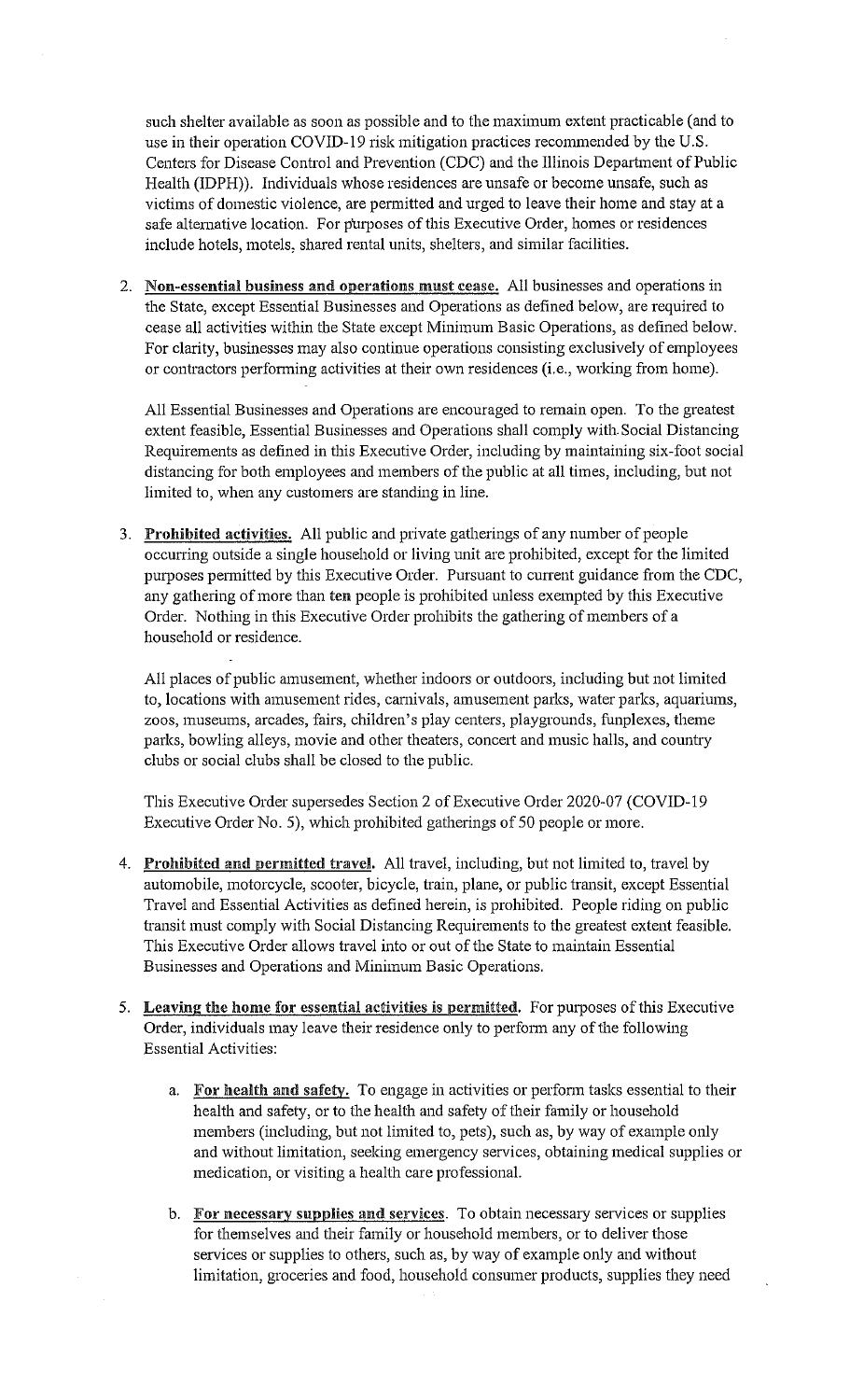to work from home, and products necessary to maintain the safety, sanitation, and essential operation of residences.

- c. For outdoor activity. To engage in outdoor activity, provided the individuals comply with Social Distancing Requirements, as defined below, such as, by way of example and without limitation, walking, hiking, running, or biking. Individuals may go to public parks and open outdoor recreation areas. However, playgrounds may increase spread of COVID-19, and therefore shall be closed.
- d. For certain types of work. To perform work providing essential products and services at Essential Businesses or Operations (which, as defined below, includes Healthcare and Public Health Operations, Human Services Operations, Essential Governmental Functions, and Essential Infrastructure) or to otherwise carry out activities specifically permitted in this Executive Order, including Minimum Basic Operations.
- e. To take care of others. To care for a family member, friend, or pet in another household, and to transport family members, friends, or pets as allowed by this Executive Order.
- 6. Elderly people and those who are vulnerable as a result of illness should take additional precautions. People at high risk of severe illness from COVID-19, including elderly people and those who are sick, are urged to stay in their residence to the extent possible except as necessary to seek medical care. Nothing in this Executive Order prevents the Illinois Department of Public Health or local public health departments from issuing and enforcing isolation and quarantine orders pursuant to the Department of Public Health Act, 20 ILCS 2305.
- 7. Healthcare and Public Health Operations. For purposes of this Executive Order, individuals may leave their residence to work for or obtain services through Healthcare and Public Health Operations.

Healthcare and Public Health Operations includes, but is not limited to: hospitals; clinics; dental offices; pharmacies; public health entities, including those that compile, model, analyze and communicate public health information; pharmaceutical, pharmacy, medical device and equipment, and biotechnology companies (including operations, research and development, manufacture, and supply chain); organizations collecting blood, platelets, plasma, and other necessary materials; licensed medical cannabis dispensaries and licensed cannabis cultivation centers; reproductive health care providers; eye care centers, including those that sell glasses and contact lenses; home healthcare services providers; mental health and substance use providers; other healthcare facilities and suppliers and providers of any related and/or ancillary healthcare services; and entities that transport and dispose of medical materials and remains.

Specifically included in Healthcare and Public Health Operations are manufacturers, technicians, logistics, and warehouse operators and distributors of medical equipment, personal protective equipment (PPE), medical gases, pharmaceuticals, blood and blood products, vaccines, testing materials, laboratory supplies, cleaning, sanitizing, disinfecting or sterilization supplies, and tissue and paper towel products.

Healthcare and Public Health Operations also includes veterinary care and all healthcare services provided to animals.

Healthcare and Public Health Operations shall be construed broadly to avoid any impacts to the delivery of healthcare, broadly defined. Healthcare and Public Health Operations does not include fitness and exercise gyms, spas, salons, barber shops, tattoo parlors, and similar facilities.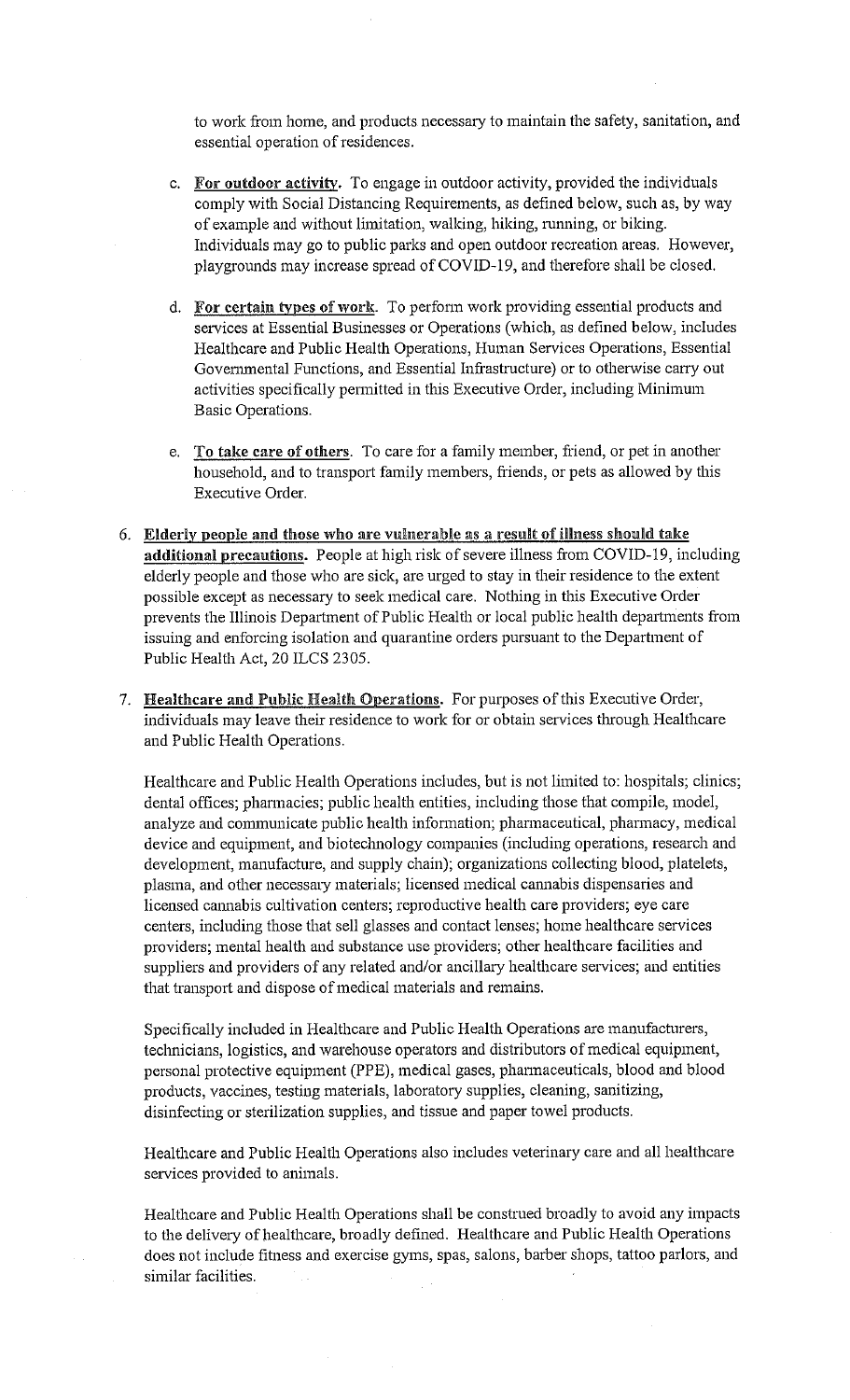8. Human Services Operations. For purposes of this Executive Order, individuals may leave their residence to work for or obtain services at any Human Services Operations, including any provider funded by the Illinois Department of Human Services, Illinois Department of Children and Family Services, or Medicaid that is providing services to the public and including state-operated, institutional, or community-based settings providing human services to the public.

Human Services Operations includes, but is not limited to: long-term care facilities; all entities licensed pursuant to the Child Care Act, 225 ILCS 10, except for day care centers, day care homes, group day care homes, and day care centers licensed as specified in Section 12(s) of this Executive Order; residential settings and shelters for adults, seniors, children, and/or people with developmental disabilities, intellectual disabilities, substance use disorders, and/or mental illness; transitional facilities; home-based settings to provide services to individuals with physical, intellectual, and/or developmental disabilities, seniors, adults, and children; field offices that provide and help to determine eligibility for basic needs including food, cash assistance, medical coverage, child care, vocational services, rehabilitation services; developmental centers; adoption agencies; businesses that provide food, shelter, and social services, and other necessities of life for economically disadvantaged individuals, individuals with physical, intellectual, and/or developmental disabilities, or otherwise needy individuals.

Human Services Operations shall be construed broadly to avoid any impacts to the delivery of human services, broadly defined.

- 9. Essential Infrastructure. For purposes of this Executive Order, individuals may leave their residence to provide any services or perform any work necessary to offer, provision, operate, maintain and repair Essential Infrastructure.
	- Essential Infrastructure includes, but is not limited to: food production, distribution, and sale; construction (including, but not limited to, construction required in response to this public health emergency, hospital construction, construction of long-term care facilities, public works construction, and housing construction); building management and maintenance; airport operations; operation and maintenance of utilities, including water, sewer, and gas; electrical (including power generation, distribution, and production of raw materials); distribution centers; oil and biofuel refining; roads, highways, railroads, and public transportation; ports; cybersecurity operations; flood control; solid waste and recycling collection and removal; and internet, video, and telecommunications systems (including the provision of essential global, national, and local infrastructure for computing services, business infrastructure, communications, and web-based services).

Essential Infrastructure shall be construed broadly to avoid any impacts to essential infrastructure, broadly defined.

10. Essential Governmental Functions. For purposes of this Executive Order, all first responders, emergency management personnel, emergency dispatchers, court personnel, law enforcement and corrections personnel, hazardous materials responders, child protection and child welfare personnel, housing and shelter personnel, military, and other governmental employees working for or to support Essential Businesses and Operations are categorically exempt from this Executive Order.

Essential Government Functions means all services provided by the State or any municipal, township, county, subdivision or agency of government and needed to ensure the continuing operation of the government agencies or to provide for or support the health, safety and welfare of the public, and including contractors performing Essential Government Functions. Each government body shall determine its Essential Governmental Functions and identify employees and/or contractors necessary to the performance of those functions.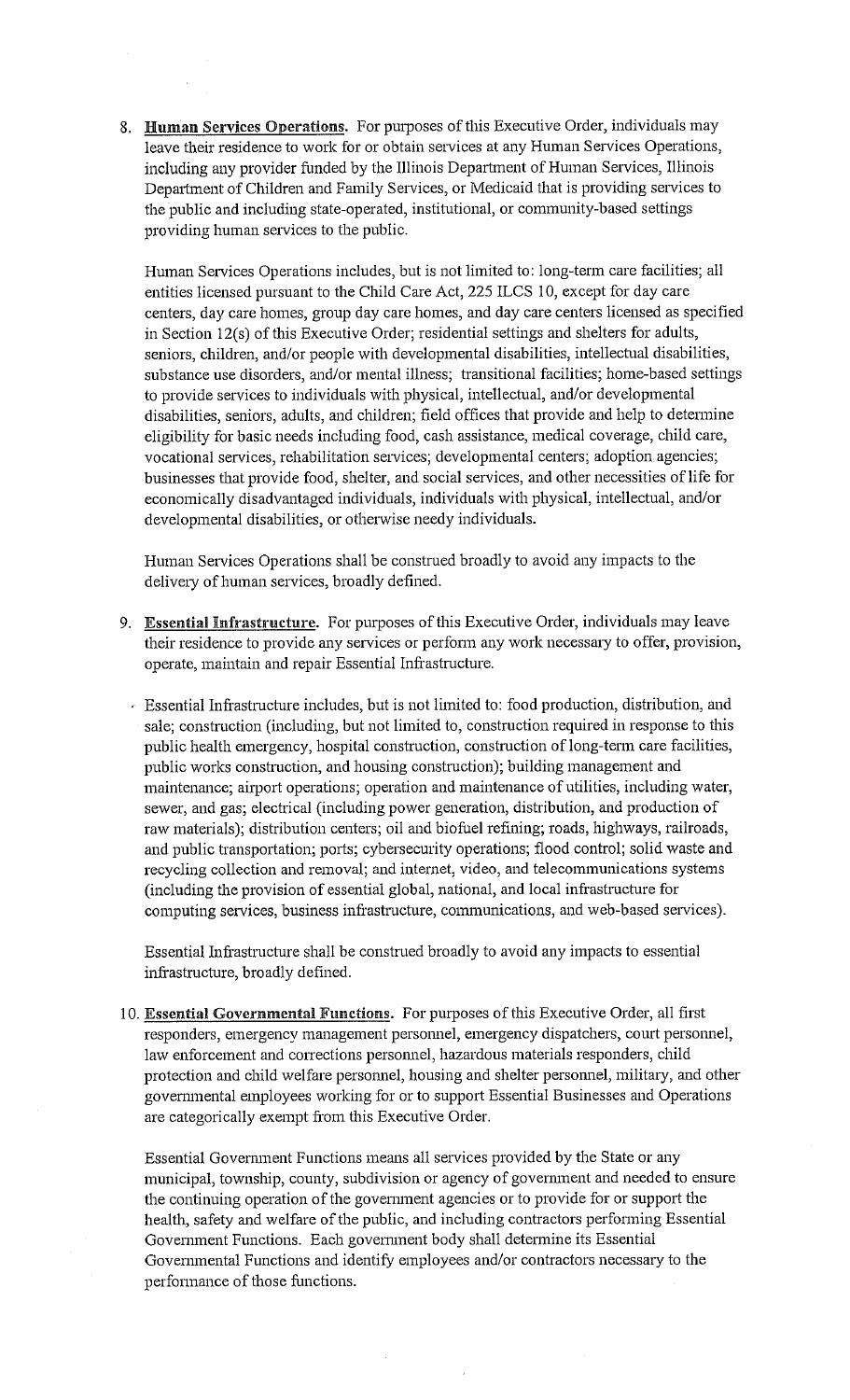This Executive Order does not apply to the United States government. Nothing in this Executive Order shall prohibit any individual from performing or accessing Essential Governmental Functions.

- 11. Businesses covered by this Executive Order. For the purposes of this Executive Order, covered businesses include any for-profit, non-profit, or educational entities, regardless of the nature of the service, the function it performs, or its corporate or entity structure.
- 12. Essential Businesses and Operations. For the purposes of this Executive Order, Essential Businesses and Operations means Healthcare and Public Health Operations, Human Services Operations, Essential Governmental Functions, and Essential Infrastructure, and the following: $<sup>1</sup>$ </sup>
	- a. Stores that sell groceries and medicine. Grocery stores, pharmacies, certified farmers' markets, farm and produce stands, supermarkets, convenience stores, and other establishments engaged in the retail sale of groceries, canned food, dry goods, frozen foods, fresh fruits and vegetables, pet supplies, fresh meats, fish, and poultry, alcoholic and non-alcoholic beverages, and any other household consumer products (such as cleaning and personal care products). This includes stores that sell groceries, medicine, including medication not requiring a medical prescription, and also that sell other non-grocery products, and products necessary to maintaining the safety, sanitation, and essential operation of residences and Essential Businesses and Operations;
	- b. Food, beverage, and cannabis production and agriculture. Food and beverage manufacturing, production, processing, and cultivation, including farming, livestock, fishing, baking, and other production agriculture, including cultivation, marketing, production, and distribution of animals and goods for consumption; licensed medical and adult use cannabis dispensaries and licensed cannabis cultivation centers; and businesses that provide food, shelter, and other necessities of life for animals, including animal shelters, rescues, shelters, kennels, and adoption facilities;
	- c. Organizations that provide charitable and social services. Businesses and religious and secular nonprofit organizations, including food banks, when providing food, shelter, and social services, and other necessities of life for economically disadvantaged or otherwise needy individuals, individuals who need assistance as a result of this emergency, and people with disabilities;
	- d. Media. Newspapers, television, radio, and other media services;
	- e. Gas stations and businesses needed for transportation. Gas stations and autosupply, auto-repair, and related facilities and bicycle shops and related facilities;
	- f. Financial institutions. Banks, currency exchanges, consumer lenders, including but not limited, to payday lenders, pawnbrokers, consumer installment lenders and sales finance lenders, credit unions, appraisers, title companies, financial markets, trading and futures exchanges, affiliates of financial institutions, entities that issue bonds, related financial institutions, and institutions selling financial products;
	- g. Hardware and supply stores. Hardware stores and businesses that sell electrical, plumbing, and heating material;

<sup>&</sup>lt;sup>1</sup> On March 19, 2020, the U.S. Department of Homeland Security, Cybersecurity & Infrastructure Security Agency, issued a Memorandum on Identification of Essential Critical Infrastructure Workers During COVID-19 Response. The definition of Essential Businesses and Operations in this Order is meant to encompass the workers identified in that Memorandum.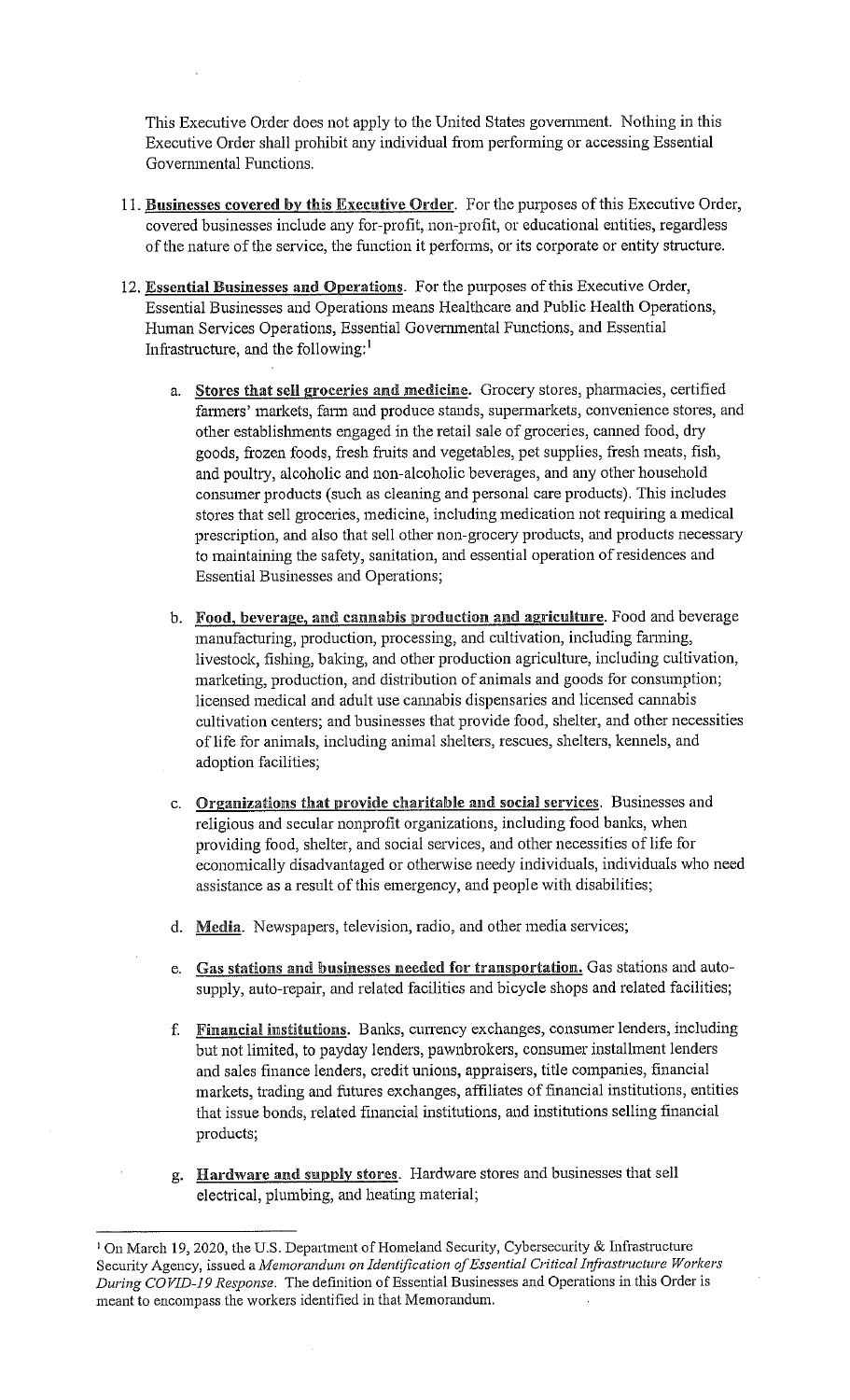- h. Critical trades. Building and Construction Tradesmen and Tradeswomen, and other trades including but not limited to plumbers, electricians, exterminators, cleaning and janitorial staff for commercial and governmental properties, security staff, operating engineers, HVAC, painting, moving and relocation services, and other service providers who provide services that are necessary to maintaining the safety, sanitation, and essential operation of residences, Essential Activities, and Essential Businesses and Operations;
- i. Mail, post, shipping, logistics, delivery, and pick-up services. Post offices and other businesses that provide shipping and delivery services, and businesses that ship or deliver groceries, food, alcoholic and non-alcoholic beverages, goods or services to end users or through commercial channels;
- j. Educational institutions. Educational institutions—including public and private pre-K-12 schools, colleges, and universities-for purposes of facilitating distance learning, performing critical research, or performing essential functions, provided that social distancing of six-feet per person is maintained to the greatest extent possible. This Executive Order is consistent with and does not amend or supersede Executive Order 2020-05 (COVID-19 Executive Order No. 3) or Executive Order 2020-06 (COVID-19 Executive Order No. 4) except that affected schools are ordered closed through April 7, 2020;
- k. Laundry services. Laundromats, dry cleaners, industrial laundry services, and laundry service providers;
- 1. Restaurants for consumption off-premises. Restaurants and other facilities that prepare and serve food, but only for consumption off-premises, through such means as in-house delivery, third-party delivery, drive-through, curbside pick-up, and carry-out. Schools and other entities that typically provide food services to students or members of the public may continue to do so under this Executive Order on the condition that the food is provided to students or members of the public on a pick-up and takeaway basis only. Schools and other entities that provide food services under this exemption shall not permit the food to be eaten at the site where it is provided, or at any other gathering site due to the virus's propensity to physically impact surfaces and personal property. This Executive Order is consistent with and does not amend or supersede Section 1 of Executive Order 2020-07 (COVID-19 Executive Order No. 5) except that Section 1 is ordered to be extended through April 7, 2020;
- m. Supplies to work from home. Businesses that sell, manufacture, or supply products needed for people to work from home;
- n. Supplies for Essential Businesses and Operations. Businesses that sell, manufacture, or supply other Essential Businesses and Operations with the support or materials necessary to operate, including computers, audio and video electronics, household appliances; IT and telecommunication equipment; hardware, paint, flat glass; electrical, plumbing and heating material; sanitary equipment; personal hygiene products; food, food additives, ingredients and components; medical and orthopedic equipment; optics and photography equipment; diagnostics, food and beverages, chemicals, soaps and detergent; and firearm and ammunition suppliers and retailers for purposes of safety and security;
- o. Transportation. Airlines, taxis, transportation network providers (such as Uber and Lyft), vehicle rental services, paratransit, and other private, public, and commercial transportation and logistics providers necessary for Essential Activities and other purposes expressly authorized in this Executive Order;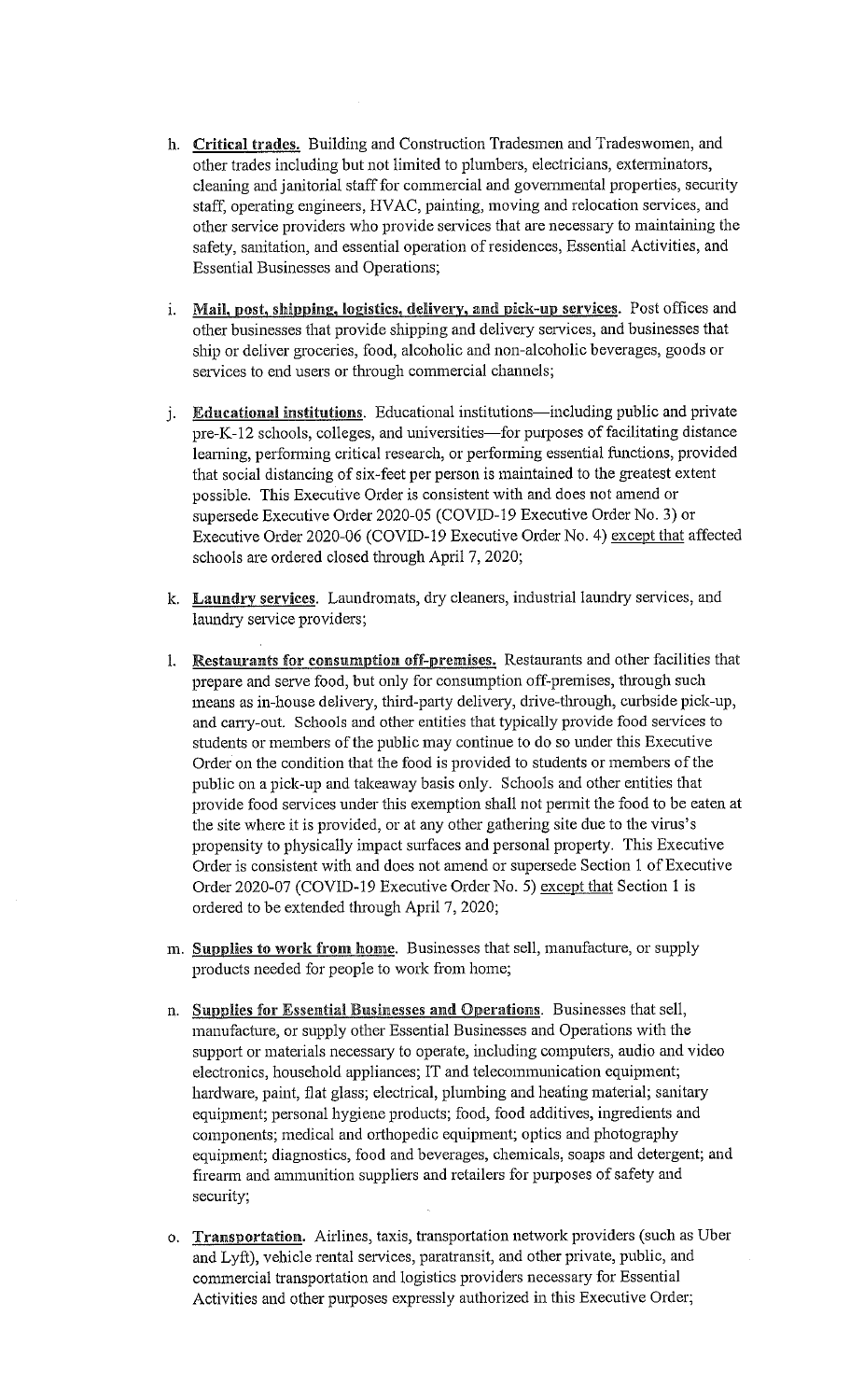- p. Home-based care and services. Home-based care for adults, seniors, children, and/or people with developmental disabilities, intellectual disabilities, substance use disorders, and/or mental illness, including caregivers such as nannies who may travel to the child's home to provide care, and other in-home services including meal delivery;
- q. Residential facilities and shelters. Residential facilities and shelters for adults, seniors, children, and/or people with developmental disabilities, intellectual disabilities, substance use disorders, and/or mental illness;
- r. Professional services. Professional services, such as legal services, accounting services, insurance services, real estate services (including appraisal and title services);
- s. Day care centers for employees exempted by this Executive Order. Day care centers granted an emergency license pursuant to Title 89, Section 407.400 of the Illinois Administrative Code, governing Emergency Day Care Programs for children of employees exempted by this Executive Order to work as permitted. The licensing requirements for day care homes pursuant to Section 4 of the Child Care Act, 225 ILCS 10/4, are hereby suspended for family homes that receive up to 6 children for the duration of the Gubernatorial Disaster Proclamation.
- t. Manufacture, distribution, and supply chain for critical products and industries. Manufacturing companies, distributors, and supply chain companies producing and supplying essential products and services in and for industries such as pharmaceutical, technology, biotechnology, healthcare, chemicals and sanitization, waste pickup and disposal, agriculture, food and beverage, transportation, energy, steel and steel products, petroleum and fuel, mining, construction, national defense, communications, as well as products used by other Essential Businesses and Operations.
- u. Critical labor union functions. Labor Union essential activities including the administration of health and welfare funds and personnel checking on the wellbeing and safety of members providing services in Essential Businesses and Operations – provided that these checks should be done by telephone or remotely where possible.
- v. Hotels and motels. Hotels and motels, to the extent used for lodging and delivery or carry-out food services.
- w. Funeral services. Funeral, mortuary, cremation, burial, cemetery, and related services.
- 13. Minimum Basic Operations. For the purposes of this Executive Order, Minimum Basic Operations include the following, provided that employees comply with Social Distancing Requirements, to the extent possible, while carrying out such operations:
	- a. The minimum necessary activities to maintain the value of the business's inventory, preserve the condition of the business's physical plant and equipment, ensure security, process payroll and employee benefits, or for related functions.
	- b. The minimum necessary activities to facilitate employees of the business being able to continue to work remotely from their residences.
- 14. Essential Travel. For the purposes of this Executive Order, Essential Travel includes travel for any of the following purposes. Individuals engaged in any Essential Travel must comply with all Social Distancing Requirements as defined in this Section.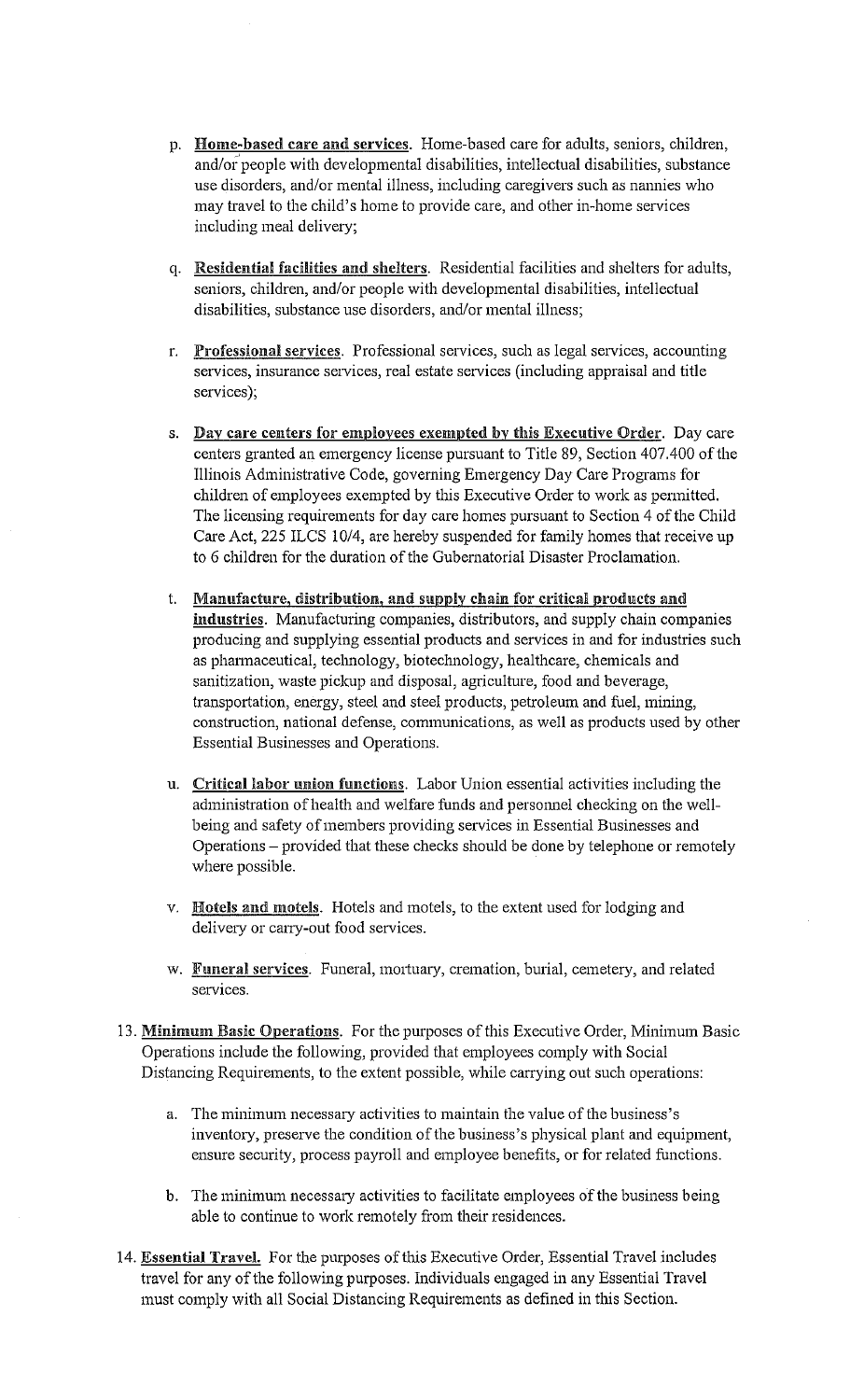- a. Any travel related to the provision of or access to Essential Activities, Essential Governmental Functions, Essential Businesses and Operations, or Minimum Basic Operations.
- b. Travel to care for elderly, minors, dependents, persons with disabilities, or other vulnerable persons.
- c. Travel to or from educational institutions for purposes of receiving materials for distance learning, for receiving meals, and any other related services.
- d. Travel to return to a place of residence from outside the jurisdiction.
- e. Travel required by law enforcement or court order, including to transport children pursuant to a custody agreement.
- f. Travel required for non-residents to return to their place of residence outside the State. Individuals are strongly encouraged to verify that their transportation out of the State remains available and functional prior to commencing such travel.
- 15. Social Distancing Requirements. For purposes of this Executive Order, Social Distancing Requirements includes maintaining at least six-foot social distancing from other individuals, washing hands with soap and water for at least twenty seconds as frequently as possible or using hand sanitizer, covering coughs or sneezes (into the sleeve or elbow, not hands), regularly cleaning high-touch surfaces, and not shaking hands.
	- a. Required measures. Essential Businesses and Operations and businesses engaged in Minimum Basic Operations must take proactive measures to ensure compliance with Social Distancing Requirements, including where possible:
		- i. Designate six-foot distances. Designating with signage, tape, or by other means six-foot spacing for employees and customers in line to maintain appropriate distance;
		- ii. Hand sanitizer and sanitizing products. Having hand sanitizer and sanitizing products readily available for employees and customers;
		- iii. Separate operating hours for vulnerable populations. Implementing separate operating hours for elderly and vulnerable customers; and
		- iv. Online and remote access. Posting online whether a facility is open and how best to reach the facility and continue services by phone or remotely.
- 16. Intent of this Executive Order. The intent of this Executive Order is to ensure that the maximum number of people self-isolate in their places of residence to the maximum extent feasible, while enabling essential services to continue, to slow the spread of COVID-19 to the greatest extent possible. When people need to leave their places of residence, whether to perform Essential Activities, or to otherwise facilitate authorized activities necessary for continuity of social and commercial life, they should at all times and as much as reasonably possible comply with Social Distancing Requirements. All provisions of this Executive Order should be interpreted to effectuate this intent.
- 17. Enforcement. This Executive Order may be enforced by State and local law enforcement pursuant to, *inter alia*, Section 7, Section 18, and Section 19 of the Illinois Emergency Management Agency Act, 20 ILCS 3305.
- 18. No limitation on authority. Nothing in this Executive Order shall, in any way, alter or modify any existing legal authority allowing the State or any county, or local government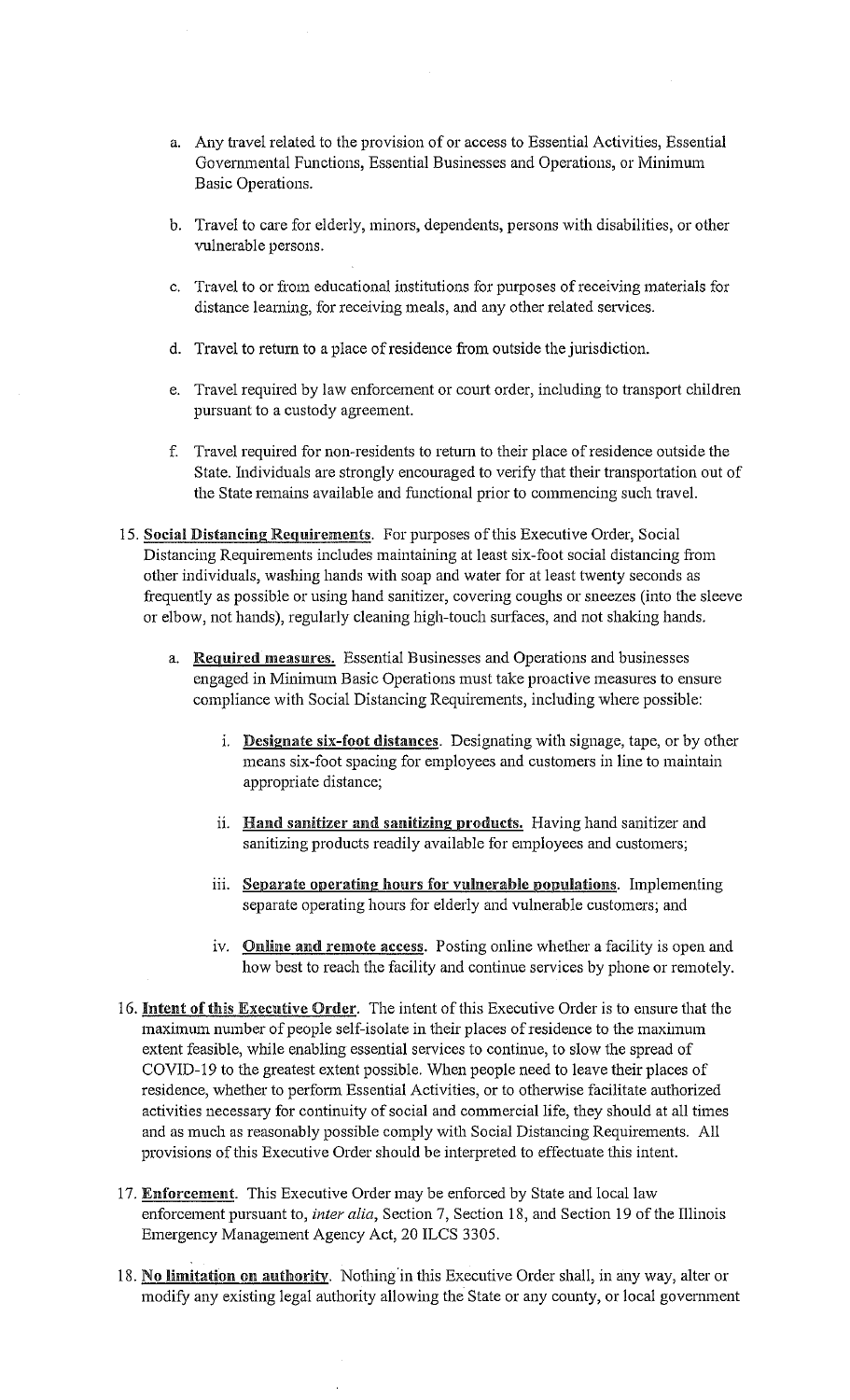body from ordering (1) any quarantine or isolation that may require an individual to remain inside a particular residential property or medical facility for a limited period of time, including the duration of this public health emergency, or (2) any closer of a specific location for a limited period of time, including the duration of this public health emergency. Nothing in this Executive Order shall, in any way, alter or modify any existing legal authority allowing a county or local government body to enact provisions that are stricter than those in this Executive Order.

#### Section 2. Order ceasing evictions.

Pursuant to the Illinois Emergency Management Agency Act, 20 ILCS 3305/7(2), (8), and (10), all state, county, and local law enforcement officers in the State of Illinois are instructed to cease enforcement of orders of eviction for residential premises for the duration of the Gubernatorial Disaster Proclamation. No provision contained in this Executive Order shall be construed as relieving any individual of the obligation to pay rent, to make mortgage payments, or to comply with any other obligation that an individual may have under tenancy or mortgage.

#### Section 3. Savings clause.

If any provision of this Executive Order or its application to any person or circumstance is held invalid by any court of competent jurisdiction, this invalidity does not affect any other provision or application of this Executive Order, which can be given effect without the invalid provision or application. To achieve this purpose, the provisions of this Executive Order are declared to be severable.

JB Pritzker, Governor

Issued by the Governor March 20, 2020 Filed by the Secretary of State March 20, 2020

INDEX DEFARTMENT

MAR. 2 0 2020

IN THE OFFICE OF **BEORETARY OF STATE**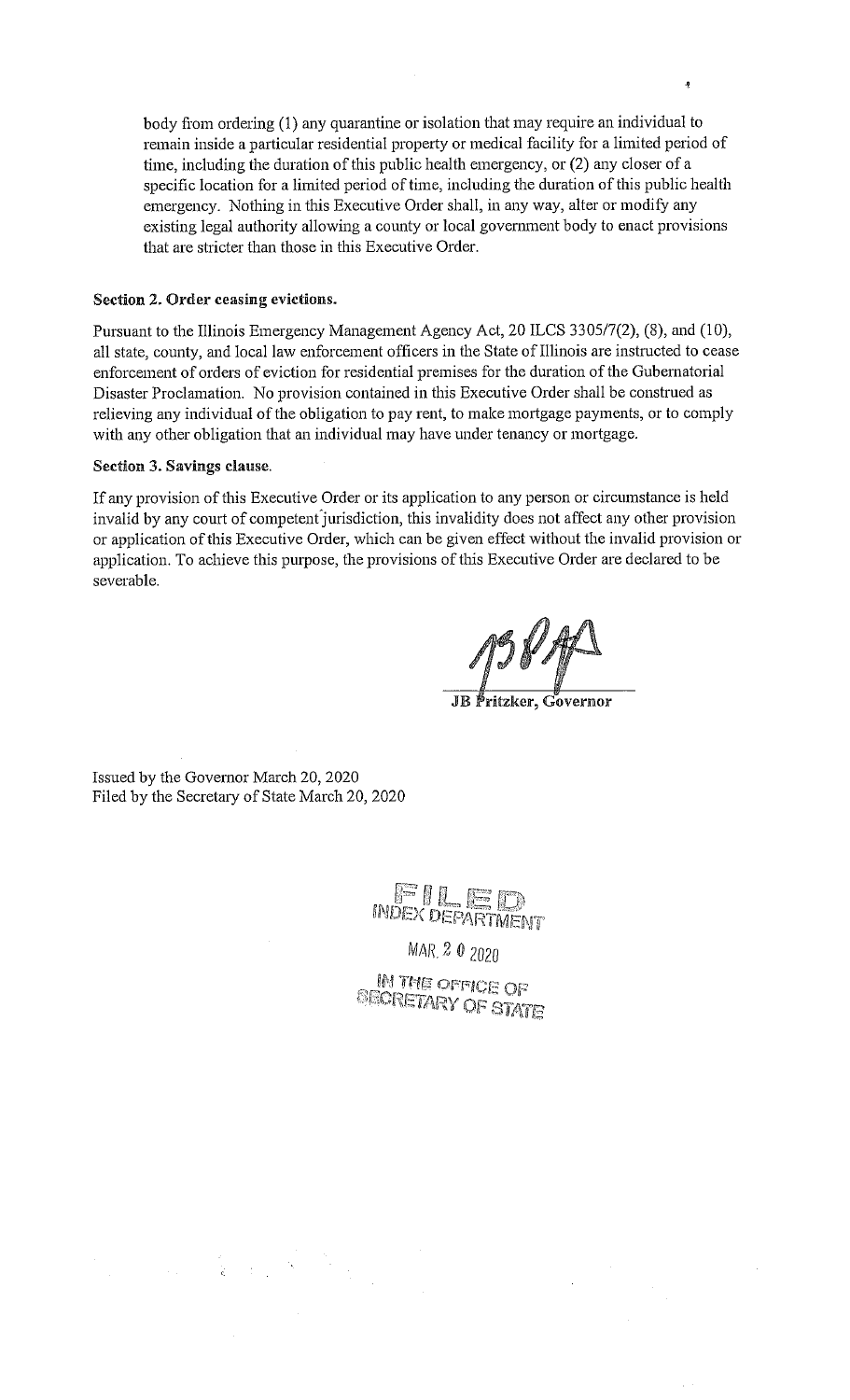#### DEPARTMENT OF CHILDREN AND FAMILY SERVICES

#### NOTICE OF EMERGENCY AMENDMENTS

#### TITLE 89: SOCIAL SERVICES CHAPTER III: DEPARTMENT OF CHILDREN AND FAMILY SERVICES SUBCHAPTER e: REQUIREMENTS FOR LICENSURE

#### PART 407 LICENSING STANDARDS FOR DAY CARE CENTERS

Section

- 407.1 Purpose (Repealed)
- 407.2 Definitions (Repealed)
- 407.3 Effective Date of Standards (Repealed)
- 407.4 Application for License (Repealed)
- 407.5 Application for Renewal of License (Repealed)
- 407.6 Provisions Pertaining to the License (Repealed)
- 407.7 Provisions Pertaining to Permits (Repealed)
- 407.8 Organization and Administration (Repealed)
- 407.9 Finances (Repealed)
- 407.10 General Requirements for Personnel (Repealed)
- 407.11 Child Care Director (Repealed)
- 407.12 Child Care Workers and Group Workers (Repealed)
- 407.13 Child Care Assistants (Repealed)
- 407.14 Use of Students (Repealed)
- 407.15 Service Staff (Repealed)
- 407.16 Substitutes and Volunteers (Repealed)
- 407.17 Background Inquiry (Repealed)
- 407.18 Admission and Discharge Procedures (Repealed)
- 407.19 Discipline (Repealed)
- 407.20 Personal Care and Hygiene (Repealed)
- 407.21 Program (Repealed)
- 407.22 Equipment and Materials (Repealed)
- 407.23 Grouping and Staffing (Repealed)
- 407.24 Nutrition (Repealed)
- 407.25 Night Care (Repealed)
- 407.26 Children with Special Needs (Repealed)
- 407.27 Infants and Toddlers (Repealed)
- 407.28 School-Age Children (Repealed)
- 407.29 Health Requirements for Children (Repealed)
- 407.30 Transportation (Repealed)
- 407.31 Plant and Equipment (Repealed)
- 407.32 Records and Reports (Repealed)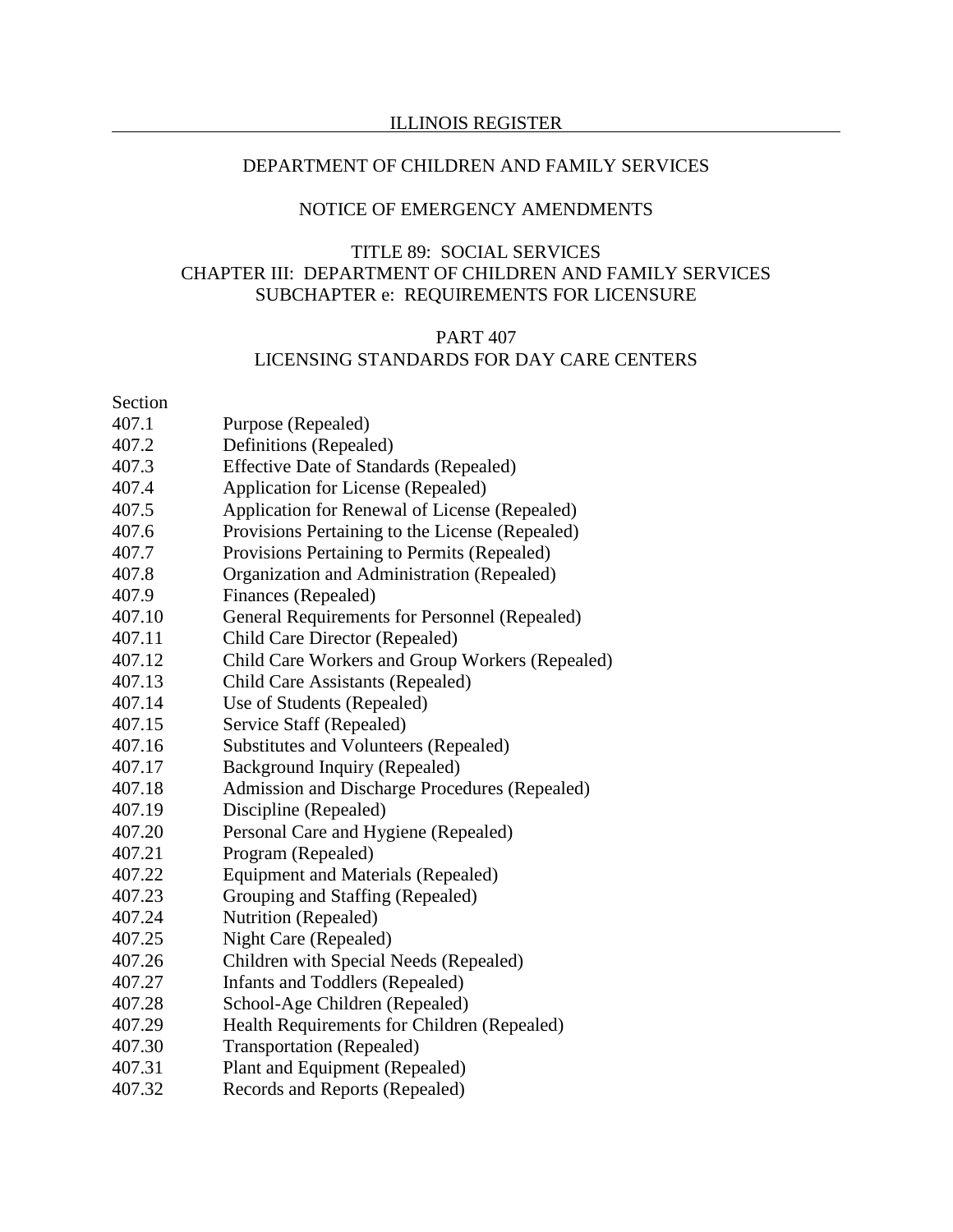## DEPARTMENT OF CHILDREN AND FAMILY SERVICES

#### NOTICE OF EMERGENCY AMENDMENTS

- 407.33 Confidentiality of Records and Information (Repealed)
- 407.34 Records Retention (Repealed)
- 407.35 Severability of This Part (Renumbered)

#### SUBPART A: INTRODUCTION, DEFINITIONS, AND APPLICABILITY

#### Section

- 407.40 Purpose and Applicability
- 407.45 Definitions

## SUBPART B: PERMITS AND LICENSES

#### Section

- 407.50 Application for License
- 407.55 Application for Renewal of License
- 407.60 Provisions Pertaining to the License
- 407.65 Provisions Pertaining to Permits

## SUBPART C: ADMINISTRATION

# Section

- 407.70 Organization and Administration
- 407.80 Confidentiality of Records and Information

## SUBPART D: STAFFING

#### Section

- 407.90 Staffing Structure
- 407.100 General Requirements for Personnel
- 407.110 Background Checks for Personnel
- 407.120 Personnel Records
- 407.130 Qualifications for Child Care Director
- 407.140 Qualifications for Early Childhood Teachers and School-age Workers
- 407.150 Qualifications for Early Childhood Assistants and School-age Worker Assistants
- 407.160 Students and Youth Aides
- 407.170 Substitutes
- 407.180 Volunteers
- 407.190 Grouping and Staffing

#### SUBPART E: PROGRAM REQUIREMENTS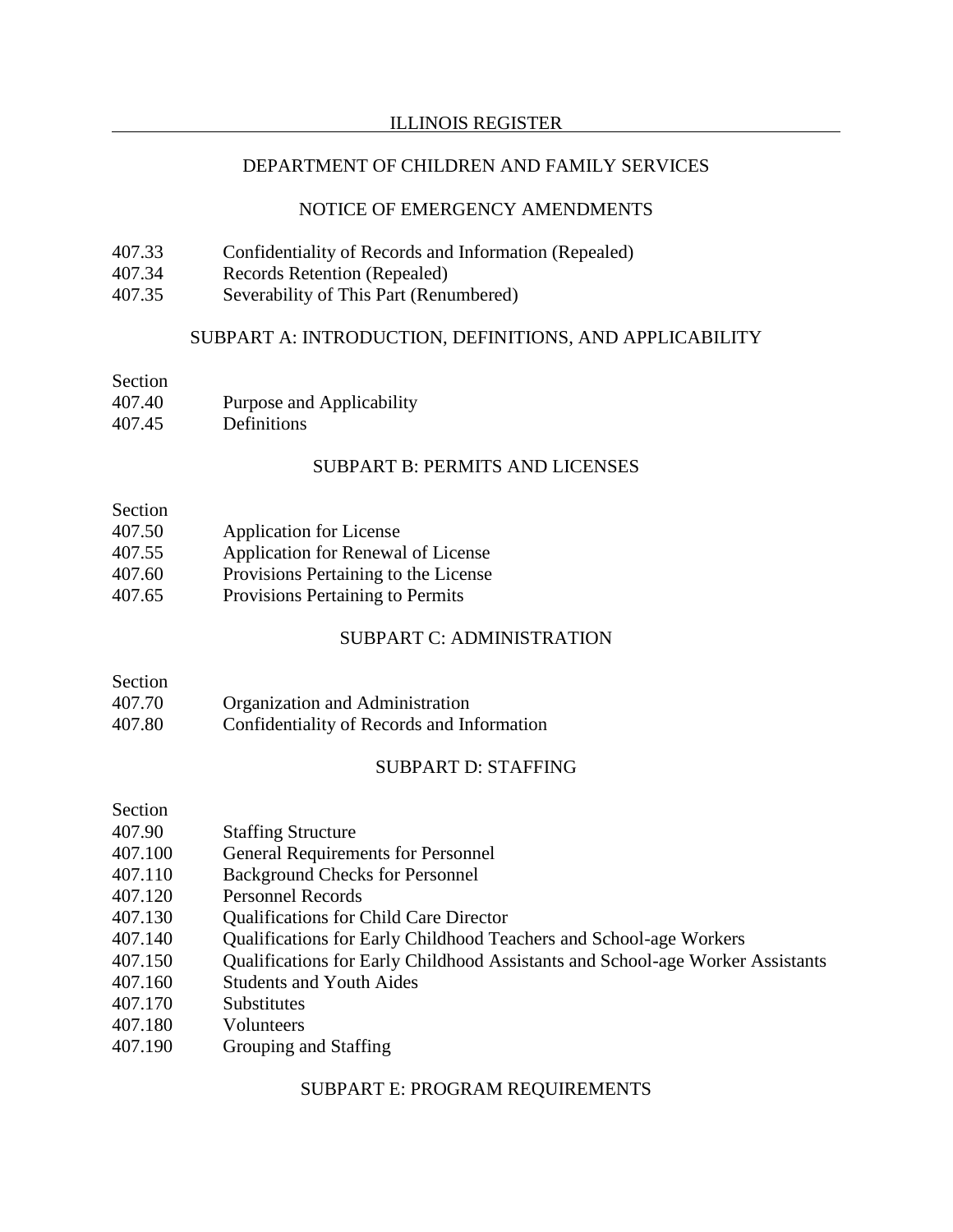#### DEPARTMENT OF CHILDREN AND FAMILY SERVICES

#### NOTICE OF EMERGENCY AMENDMENTS

| Section |                                               |
|---------|-----------------------------------------------|
| 407.200 | Program Requirements for All Ages             |
| 407.210 | Special Requirements for Infants and Toddlers |
| 407.220 | Special Requirements for School-Age Children  |
| 407.230 | <b>Intergenerational Programs</b>             |
| 407.240 | Evening, Night, Weekend and Holiday Care      |
|         |                                               |

#### SUBPART F: STRUCTURE AND SAFETY

| 407.250 | <b>Enrollment and Discharge Procedures</b> |
|---------|--------------------------------------------|
|---------|--------------------------------------------|

- 407.260 Daily Arrival and Departure of Children
- 407.270 Guidance and Discipline
- 407.280 Transportation
- 407.290 Swimming and Wading
- 407.300 Animals

#### SUBPART G: HEALTH AND HYGIENE

#### Section

- 407.310 Health Requirements for Children
- 407.320 Hand Washing
- 407.330 Nutrition and Meal Service
- 407.340 Diapering and Toileting Procedures
- 407.350 Napping and Sleeping
- 407.360 Medications

#### SUBPART H: FACILITY AND EQUIPMENT

- 407.370 Physical Plant/Indoor Space
- 407.380 Equipment and Materials
- 407.390 Outdoor Play Area

#### SUBPART I: SEVERABILITY OF THIS PART

Section

407.400 Severability of This Part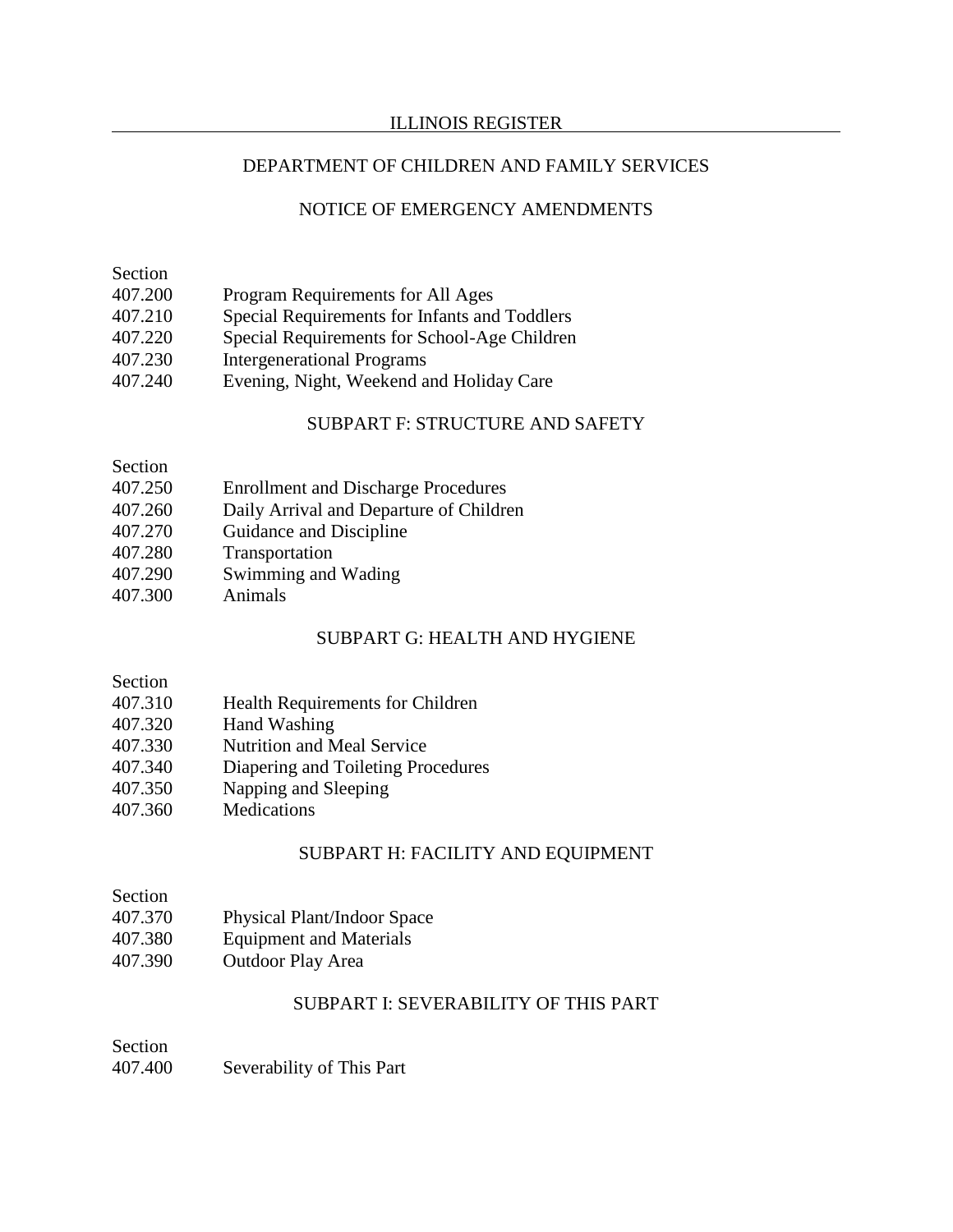# NOTICE OF EMERGENCY AMENDMENTS

# SUBPART J: EMERGENCY DAY CARE PROGRAM (EDC)

| Section          |                                                        |
|------------------|--------------------------------------------------------|
| 407.500          | Purpose                                                |
| <b>EMERGENCY</b> |                                                        |
| 407.505          | <b>Definitions</b>                                     |
| <b>EMERGENCY</b> |                                                        |
| 407.510          | Application for License for Emergency Day Care Program |
| <b>EMERGENCY</b> |                                                        |
| 407.515          | <b>Compliance with Licensing Standards</b>             |
| <b>EMERGENCY</b> |                                                        |
| 407.520          | <b>On Site Visit</b>                                   |
| <b>EMERGENCY</b> |                                                        |
| 407.525          | <b>Approval of Application</b>                         |
| <b>EMERGENC</b>  |                                                        |
|                  |                                                        |

| 407.APPENDIX A | <b>Equipment for Infants and Toddlers</b>               |
|----------------|---------------------------------------------------------|
| 407.APPENDIX B | <b>Equipment for Preschool Children</b>                 |
| 407.APPENDIX C | Equipment for School-Age Children                       |
| 407.APPENDIX D | <b>Infant Daily Food Requirements</b>                   |
| 407.APPENDIX E | Meal Patterns and Serving Sizes for Child Care Programs |
| 407.APPENDIX F | <b>Resource Reference List</b>                          |
| 407.APPENDIX G | Early Childhood Teacher Credentialing Programs          |
| 407.APPENDIX H | Playground Surfacing and Critical Height                |
|                |                                                         |

AUTHORITY: Implementing and authorized by the Child Care Act of 1969 [225 ILCS 10] and the Children's Product Safety Act [430 ILCS 125].

SOURCE: Adopted and codified at 7 Ill. Reg. 9215, effective August 15, 1983; amended at 8 Ill. Reg. 8713, effective June 15, 1984; amended at 8 Ill. Reg. 24937, effective January 1, 1985; amended at 16 Ill. Reg. 7597, effective April 30, 1992; emergency amendment at 20 Ill. Reg. 11366, effective August 1, 1996, for a maximum of 150 days; emergency expired December 28, 1996; amended at 21 Ill. Reg. 923, effective January 15, 1997; amended at 22 Ill. Reg. 1728, effective January 1, 1998; amended at 24 Ill. Reg. 17036, effective November 1, 2000; amended at 28 Ill. Reg. 3011, effective February 15, 2004; amended at 29 Ill. Reg. 4502, effective March 15, 2005; amended at 34 Ill. Reg. 4700, effective March 22, 2010; amended at 36 Ill. Reg. 13076, effective August 15, 2012; amended at 38 Ill. Reg. 17293, effective August 1, 2014; emergency amendment at 42 Ill. Reg. 8555, effective May 9, 2018, for a maximum of 150 days; emergency expired October 5, 2018; amended at 43 Ill. Reg. 224, effective January 1, 2019;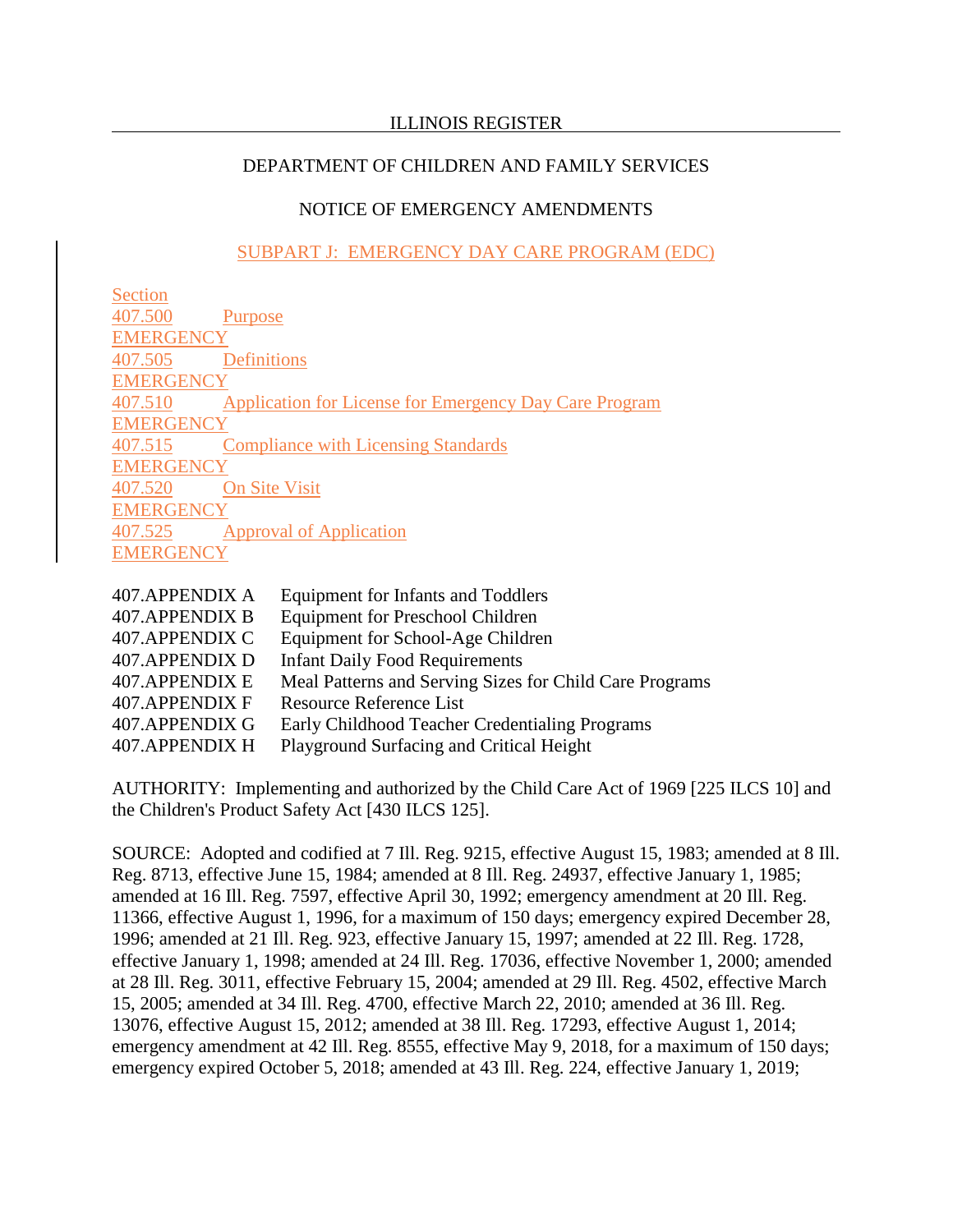## DEPARTMENT OF CHILDREN AND FAMILY SERVICES

## NOTICE OF EMERGENCY AMENDMENTS

emergency amendment at 44 Ill. Reg. \_\_\_\_\_\_, effective March 20, 2020, for a maximum of 150 days.

#### SUBPART J: EMERGENCY DAY CARE PROGRAM (EDC)

#### **Section 407.500 Purpose EMERGENCY**

The purpose of this Subpart J is to describe the process for approving Emergency Day Care Programs to provide day care for essential and critical care workers during the federal, State or local government-declared public health crisis due to the outbreak of COVID-19.

(Source: Added by emergency rulemaking at 44 Ill. Reg. \_\_\_\_\_\_, effective March 20, 2020, for a maximum of 150 days)

**Section 407.505 Definitions EMERGENCY**

The following definitions apply to this Subpart:

"Emergency Day Care Program" or "EDC" means:

Day care centers currently licensed pursuant to Section 407.50 that are now closed pursuant to the Governor's Executive Order No. 2020-10; or

A new program that has never held a license to operate a day care center, such as a location within or near a medical facility, for the purpose of child care for essential and critical care workers, as defined in the Governor's Executive Order No. 2020-10, for the duration of the COVID-19 Gubernatorial Disaster Proclamation.

"Essential and critical care workers" are employees permitted to work and exempt from the Governor's Executive Order No. 2020-10.

(Source: Added by emergency rulemaking at 44 Ill. Reg. \_\_\_\_\_\_, effective March 20, 2020, for a maximum of 150 days)

**Section 407.510 Application for Emergency Day Care Program EMERGENCY**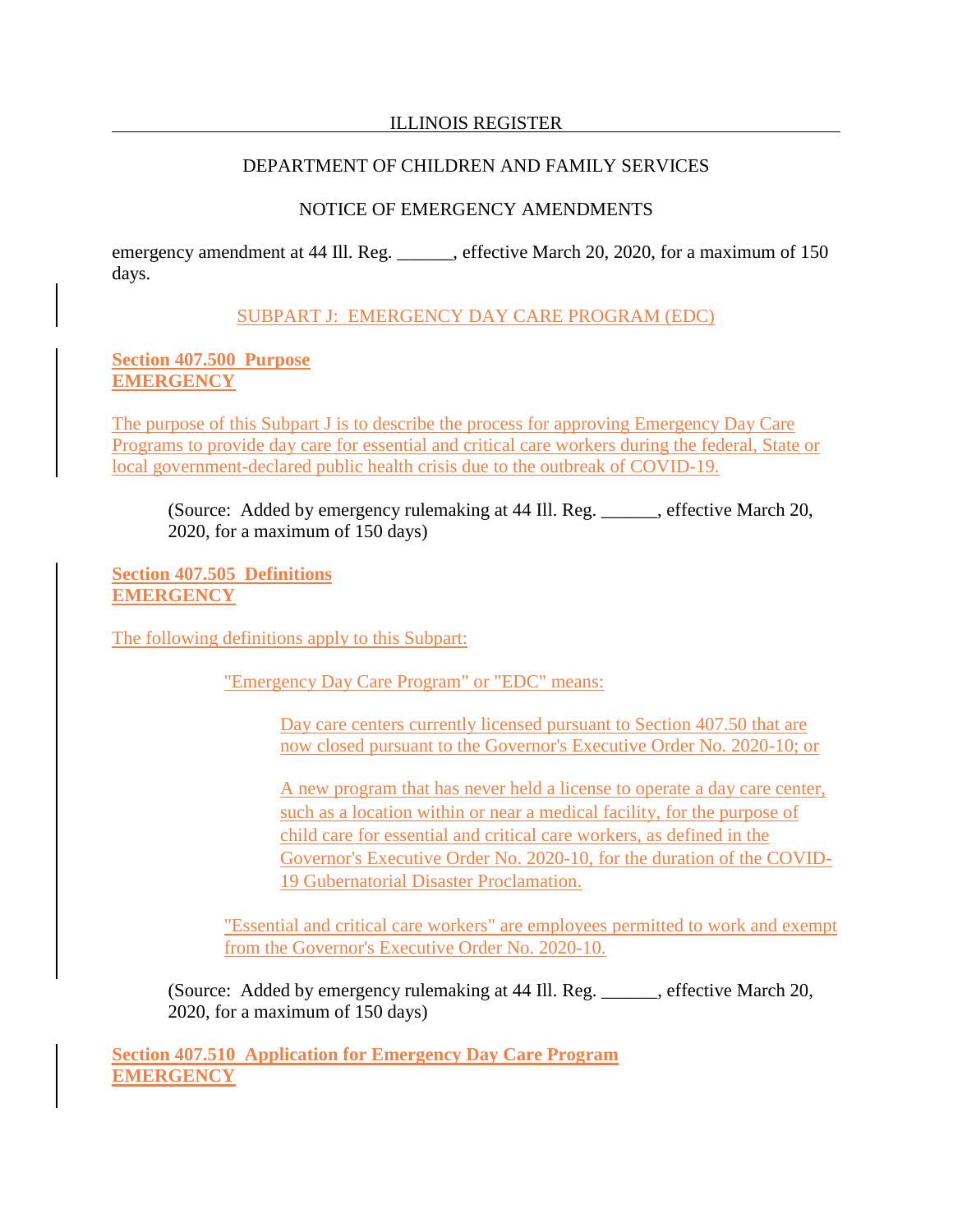## NOTICE OF EMERGENCY AMENDMENTS

- a) Each applicant shall complete an application for licensure to operate an Emergency Day Care Program on a form prescribed by the Department. Applications can be obtained from any Day Care Licensing Representative and shall be available online. Applications may be submitted via email at Emergency.Daycare@illinois.gov.
- b) The application for a license shall be completed by the officers of the governing body of the Emergency Day Care Program, or its authorized representative, on forms prescribed and furnished by the Department.
- c) Day care centers currently licensed pursuant to Section 407.50 that are now closed pursuant to the Governor's Executive Order No. 2020-10 may submit partial applications, provided that the application is complete within 5 days after the initial submission. For any application to be considered complete, the following shall be attached to the application form:
	- 1) Risk Management Plan (Section 407.70(k));
	- 2) Staffing Plan (Section 407.90(a));
	- 3) Guidance and Discipline Policy (Section 407.270);
	- 4) Medication Policy (Section 407.360); and
	- 5) All persons subject to the background check requirements of 89 Ill. Adm. Code 385 (Background Checks) and each person's complete, signed authorization to conduct the background check (Section 407.110).

(Source: Added by emergency rulemaking at 44 Ill. Reg. \_\_\_\_\_\_, effective March 20, 2020, for a maximum of 150 days)

#### **Section 407.515 Compliance with Licensing Standards EMERGENCY**

- a) An applicant for an Emergency Day Care Program license shall demonstrate compliance with the following:
	- 1) Section 407.70(k);
	- 2) Section  $407.90(a)(3)$  and (b);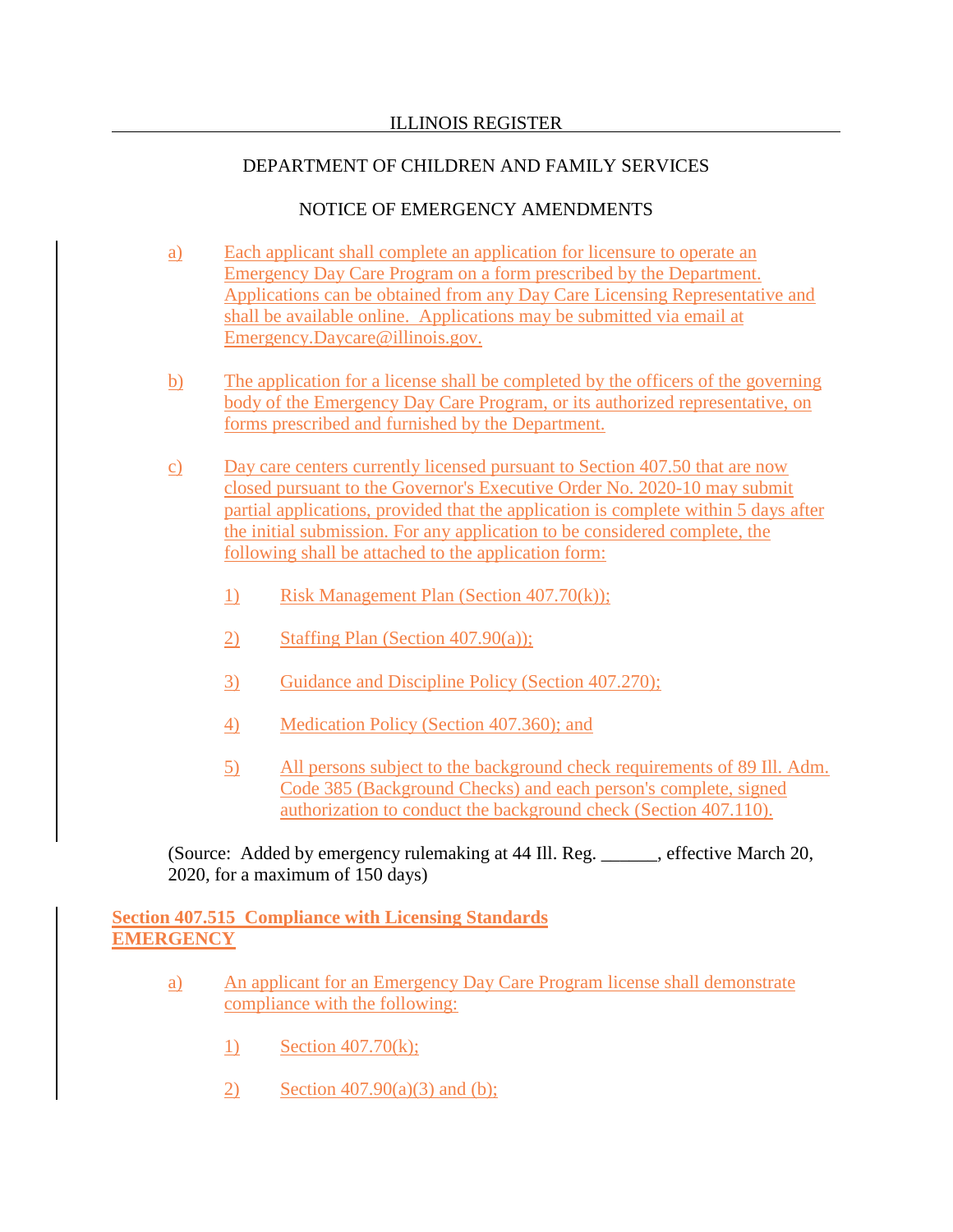## DEPARTMENT OF CHILDREN AND FAMILY SERVICES

#### NOTICE OF EMERGENCY AMENDMENTS

- 3) Section 407.100(a), (b)(1), (g), (h), and (i);
- 4) Section 407.110;
- 5) Section 407.120(a)(1), (2), (4), and (6), (b), (c), (e)(1), (3), (4) and (5), and  $(f)(1);$
- 6) Section 407.190(f);
- 7) Section 407.250(i)(1);
- 8) Section 407.260(b) and (d);
- 9) Section 407.270;
- 10) Section 407.310(b) and (c);
- 11) Section 407.320(a), (b), (c), and (e);
- 12) Section 407.330(j) and (k);
- 13) Section 407.340(c), (h), and (i);
- 14) Section 407.350(a) and (d);
- 15) Section 407.360(a), (b), (c), and (d);
- 16) Section 407.370(f)(1)(A) and (B), (r)(1), (2) and (3), and (t)(1);
- 17) Section 407.380(g) and (j)(4); and
- 18) Section 407.140 (minimum requirements for Emergency Day Care Program teachers, which will apply to Program Directors);
- b) The applicant shall ensure compliance with the following requirements:
	- 1) Each classroom shall be staffed with at least one Early Childhood Teacher or assistant, or School-age Worker Assistant;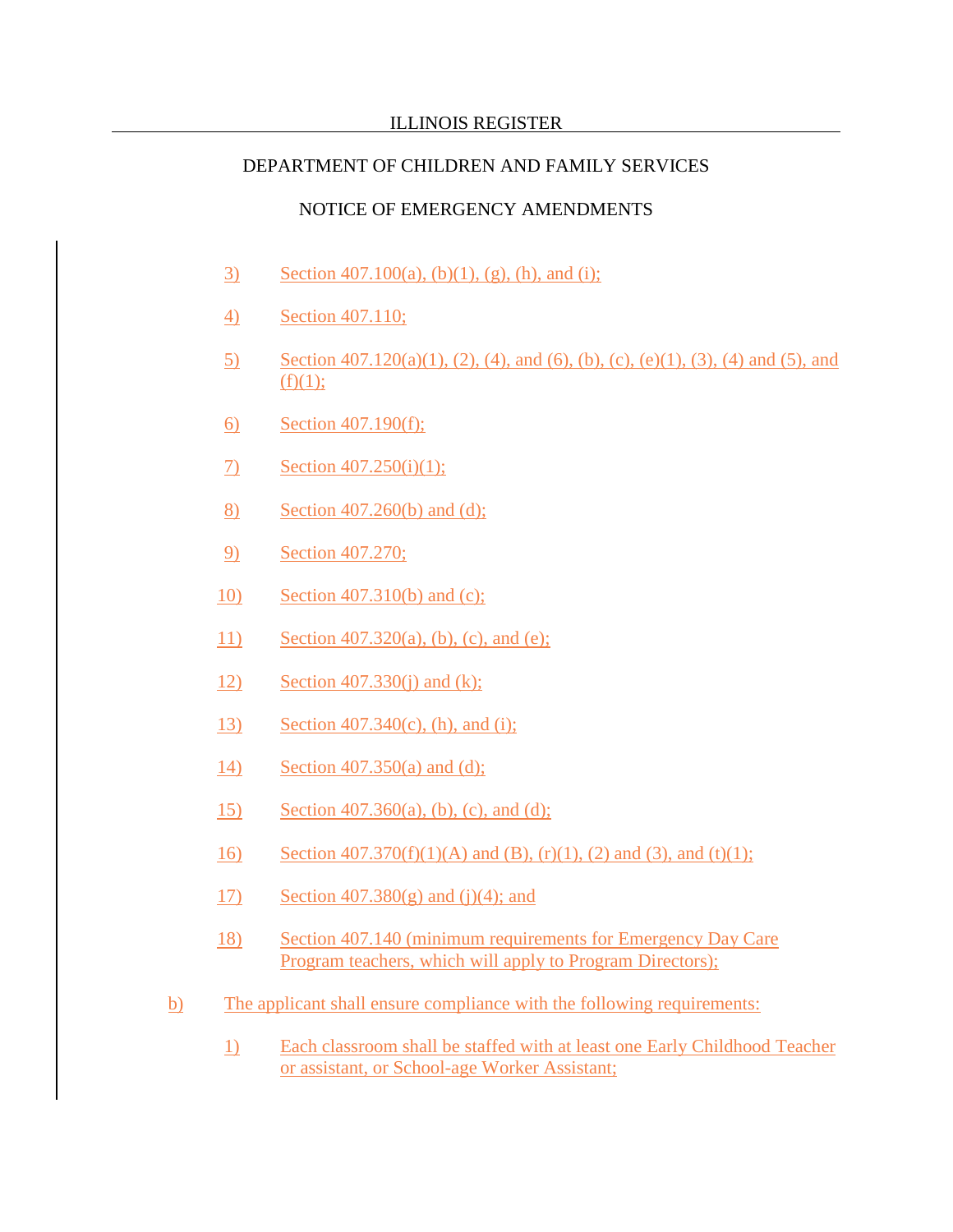## NOTICE OF EMERGENCY AMENDMENTS

- 2) Child care must be carried out in stable groups of 10 or fewer ("stable" means that the same 10 or fewer children are in the same group each day);
- 3) Infants and toddlers must maintain a ratio of 1 staff to every 4 children;
- 4) Children shall not change from one group to another;
- 5) If more than one group of children is cared for at one facility, each group shall be in a separate room. Groups shall not mix with each other;
- 6) Child care providers shall remain solely with one group of children;
- 7) Child care staff may work a maximum of 12 hours in a 24-hour period; and
- 8) All staff and children are compliant with up-to-date CDC Guidance about health and behavioral instructions as related to COVID-19. Visit www.CDC.gov for update guidance.

(Source: Added by emergency rulemaking at 44 Ill. Reg. \_\_\_\_\_\_, effective March 20, 2020, for a maximum of 150 days)

**Section 407.520 On Site Visit EMERGENCY**

- a) For currently licensed day care centers, an on-site visit shall not be required when:
	- 1) The day care center will continue to operate with the same capacity and age groupings except no room or group shall have more than 10 children; and
	- 2) The day care center's licensing representative has visited the facility at least once in the most recent 12-month period.
- b) For all other applicants, a licensing visit shall be conducted within 48 hours after the receipt of the application.

(Source: Added by emergency rulemaking at 44 Ill. Reg. \_\_\_\_\_\_, effective \_\_\_\_\_\_\_\_\_\_\_\_, for a maximum of 150 days)